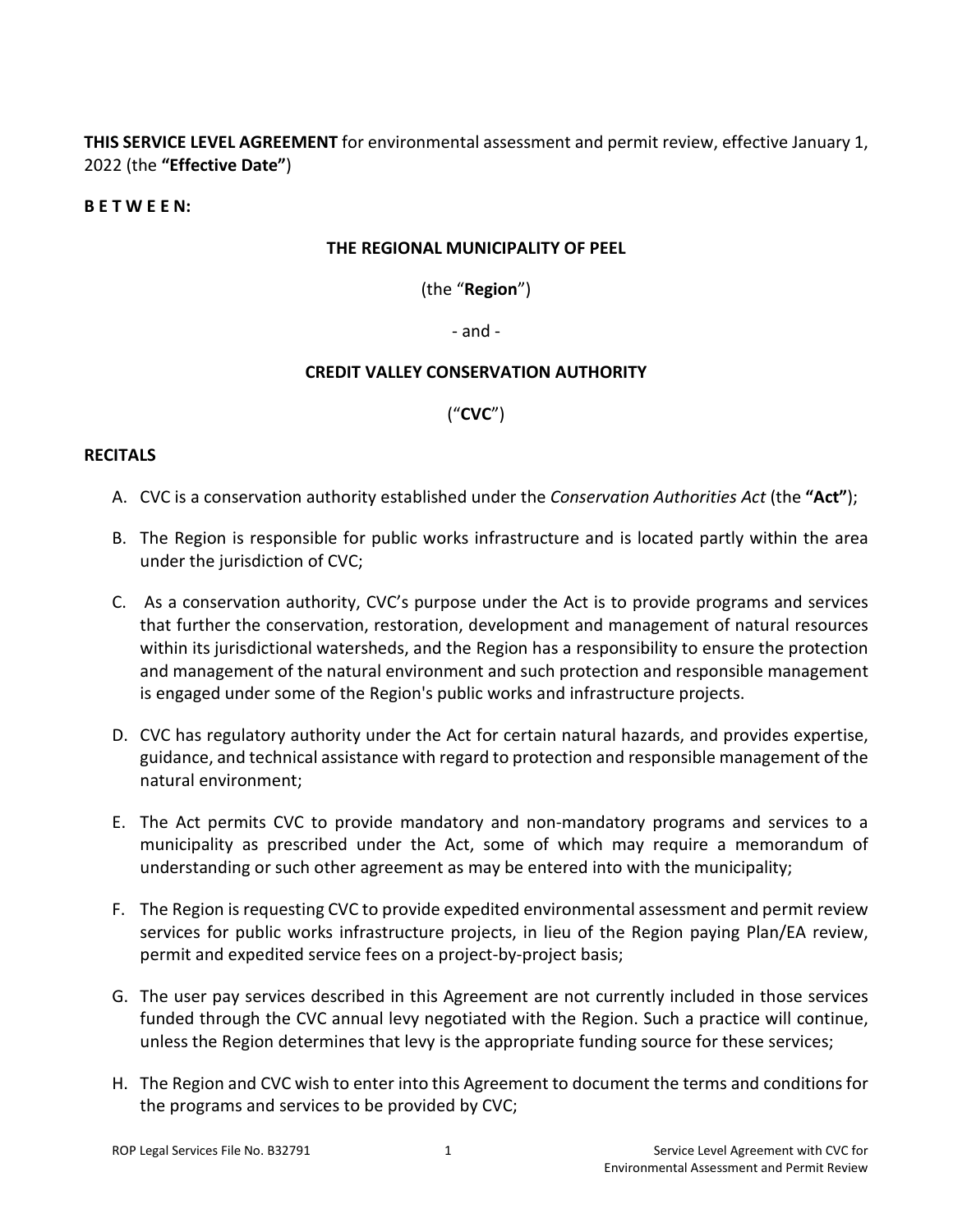**NOW THEREFORE** the parties hereto agree and covenant with one another as follows:

# **1. RECITALS AND INTERPRETATION**

- $1.1.$ The recitals herein are accurate, true and form part of this Agreement.
- **Definitions.** For the purposes of this Agreement, including the preceding recitals:

**"Act"** has the meaning set out in Recital [A.](#page-0-0)

**"Agreement"** means this Service Level Agreement.

**"Applicable Laws"** has the meaning set out in Sectio[n 2.2.](#page-1-0)

**"CVC"** has the meaning set out in the names of the parties to this Agreement.

**"Effective Date"** has the meaning set out in the second line of this Agreement.

**"Region"** has the meaning set out in the names of the parties to this Agreement.

**"Services"** has the meaning set out in Section [2.1;](#page-1-1)

- **Extended Meanings.** In this Agreement:
	- (a) Grammatical variations of any terms defined herein have similar meanings to such defined terms;
	- Words in the singular include the plural and vice-versa; and
	- The term "including" means "including without limiting the generality of the foregoing".
- **Headings.** The insertion of headings are for convenience of reference only and will not affect the construction or interpretation of this Agreement, or be used to explain or clarify the clauses or paragraphs below which they appear.
- 1.5. The attached appendices form part of this Agreement.

# **2. SERVICES**

- <span id="page-1-1"></span>2.1. CVC will supply to the satisfaction of the Region, those services as set forth in Appendix [A,](#page-11-0) hereinafter referred to as the **"Services"**.
- <span id="page-1-0"></span>2.2. CVC and the Region will comply with all laws, rules, by-laws and regulations applicable to it in relation to the Services provided under the Agreement, including due to health, environmental, social, emergency or other factors including the COVID-19 pandemic regulatory measures (**"Applicable Laws"**). Any breach or breaches of any Applicable Laws, whether by CVC, the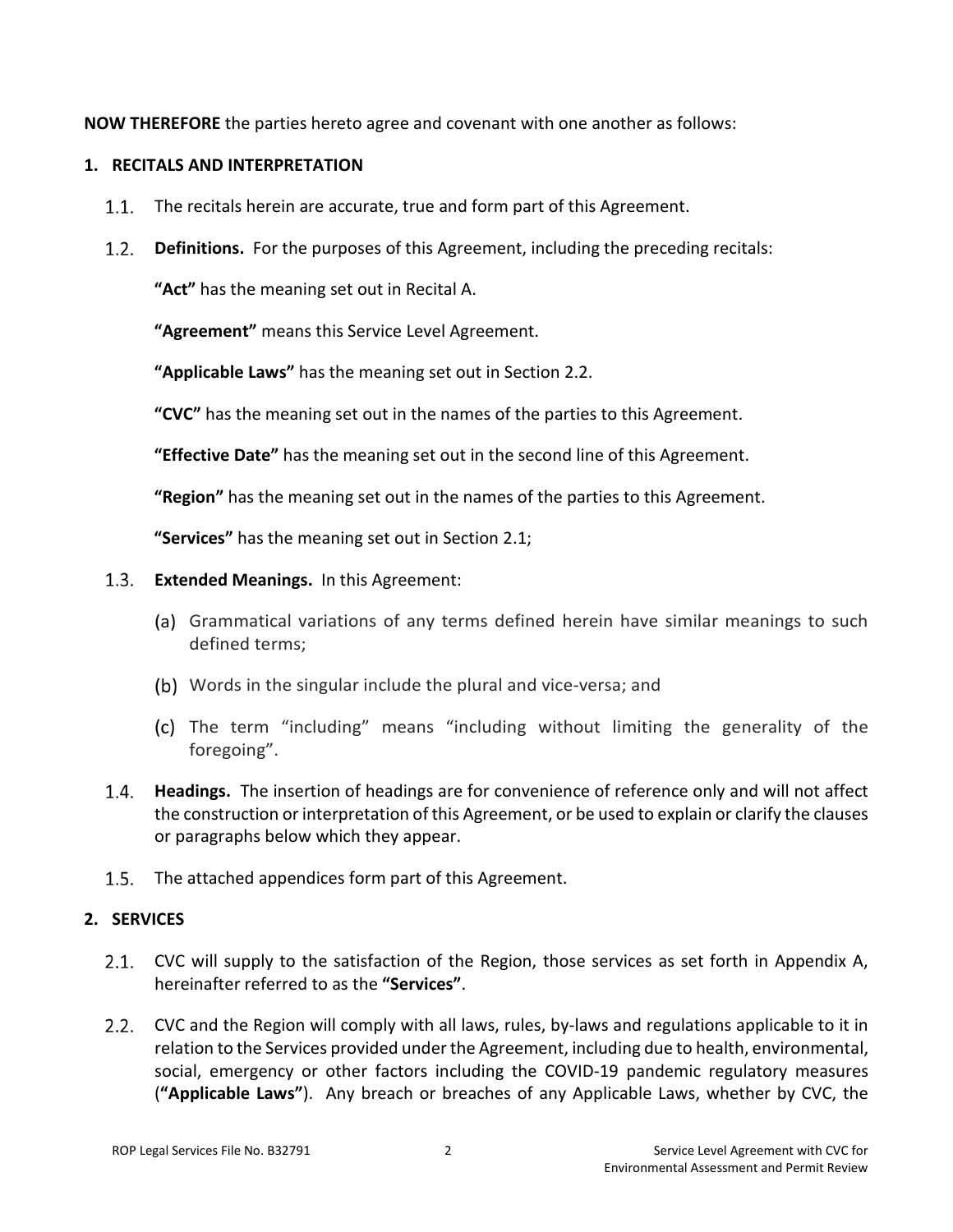Region, or any of its sub-contractors, may result in the immediate termination of the Agreement and the forfeiture of all sums owing to CVC by the Region.

#### **3. AGREEMENT ADMINISTRATION AND COMMITTEE**

To facilitate continued improvement in collaboration, working relationships and to enhance  $3.1.$ service performance between CVC and the Region this Agreement will be managed through coordination committees.

# **4. SCOPE OF WORK**

- <span id="page-2-0"></span>To facilitate increased collaboration between CVC and the Region, ensure projects maintain 4.1. efficient and expedited timelines, and deliver accurate, effective and customer focused services, CVC will:
	- Work collaboratively with Region staff on unique and system critical infrastructure initiatives to create an expedited and consistent path to project implementation – while appropriately balancing issues based on all applicable industry standards, environmental acts and regulations, and good planning and engineering principles;
	- (b) Review, and where needed, provide technical expertise for all stages of Region EA and detailed capital design projects, including pre-consultation, terms of reference development, requests for proposal, review of technical information, completing site visits and attending site meetings, and review of the draft and final project reports, and to ensure mutual interests and responsibilities are addressed;
	- Review Region projects at the Environmental Assessment and detailed capital project design stages to ensure consistency with requirements under the *Conservation Authorities Act* (i.e. CVC permits), and confirm the interests, objectives, and tests of CVC's permit requirements may be satisfied to avoid duplication or delay in process as well as the timely issuance of a CVC permit and/or any applicable environmental licenses, approvals, permits and/or other permissions under all applicable acts and regulations;
	- Work with Region staff to complete all required reviews in a timely manner to aid in maintaining established project schedules;
	- Prioritize, in consultation with the Region, projects which require immediate attention due to complexity, timing and/or funding constraints;
	- Provide timely response to any works identified as 'Emergency Works' by the Region including attending site meetings, reviewing proposed solutions and permit issuance and compliance;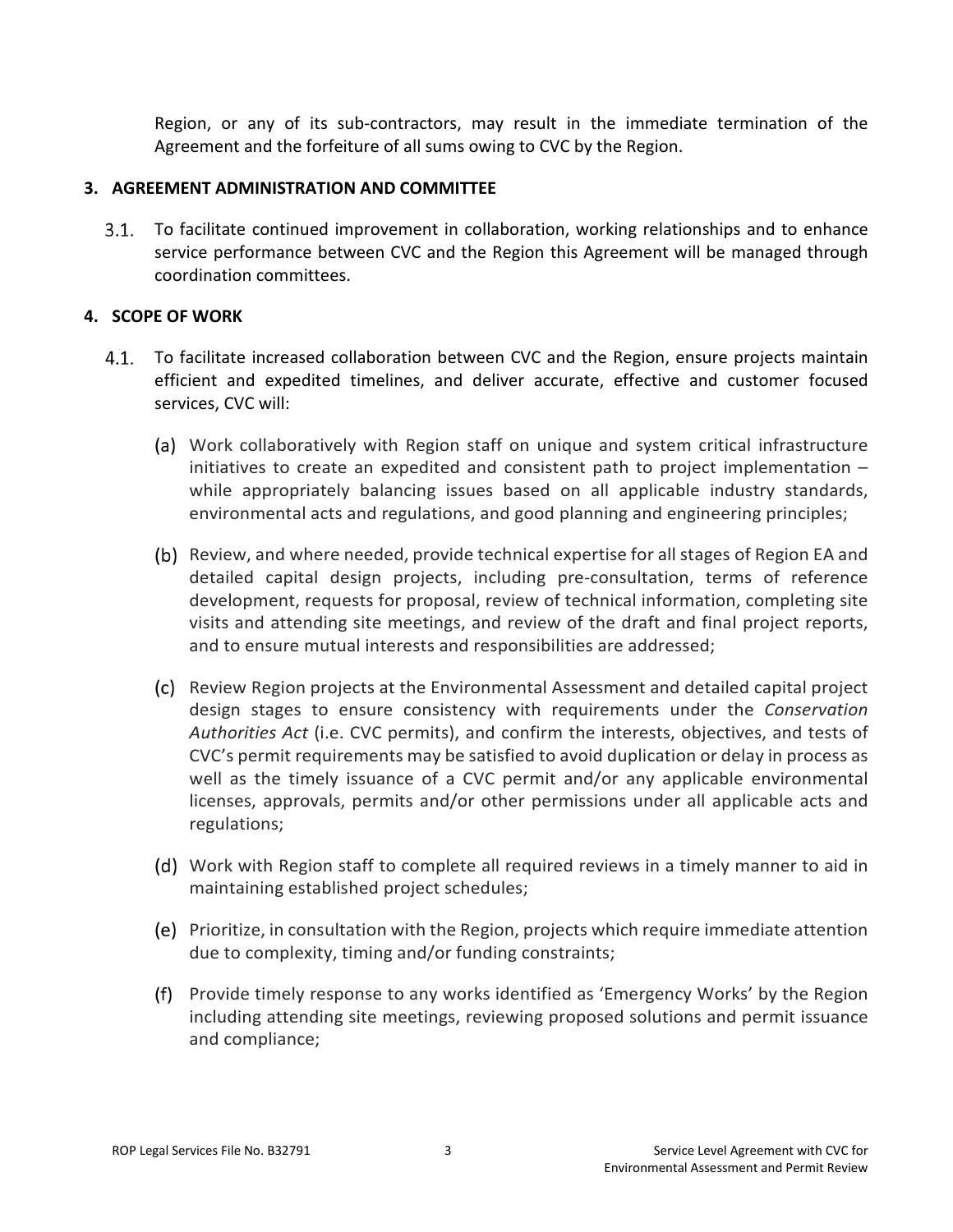- <span id="page-3-0"></span> $(g)$  Monitor unexpected workload changes and as needed, work with Region staff to amend staffing, and if necessary, the annual total budget estimate as mutually agreed between the parties pursuant to Subsection [8.1](#page-5-0)[\(c\) below.](#page-5-1)
- Provide presentations, training and/or workshops to strengthen the collaborative partnership between CVC and Region staff on topics such as the environmental assessment process from a CVC perspective, typical permitting requirements, submission expectations, and any other mutually beneficial topics;
- Work with Region staff from time to time to develop and review additional resources (such as, but not limited to, guidelines, facts sheets, best management practices, etc.) to strengthen our working relationship and provide guidance on mutually beneficial topics;
- $(i)$  Provide comments on submissions within the timeframes provided in Appendix [A,](#page-11-0) or within a mutually acceptable timeframe as required;
- (k) Provide comments to the Region in a mutually acceptable format; and
- Meet with Region staff monthly or as per the direction of the coordination meetings, or other mutually acceptable schedule, as required to discuss current and future projects.
- 4.2. The Region will provide a workspace for CVC staff, at the Region's expense, if the Region determines it beneficial to have a CVC staff person on site at a Region facility. During COVID-19 restrictions the CVC will fulfill the timelines set out in Appendix [A](#page-11-0) by providing services via electronic interaction.

# **5. STAFFING REQUIREMENTS AND BUDGET**

- CVC's responsibilities with respect to facilitating the ongoing collaboration will include:
	- (a) Personnel administration including hiring, training, managing, and maintaining in its employ the staff compliment described in the Staff Resources and Budget (Appendix [B\)](#page-27-0), who have the necessary skills and any other expertise, credentials, or other qualifications to effectively direct service delivery staff and to provide all services described in this Agreement;
	- (b) Promptly addressing any concerns or issues regarding its staff as raised by the Region; and
	- Providing dedicated staff to review all Region submissions and prepare comments on applications in an expedited manner and in accordance with Appendix [A.](#page-11-0)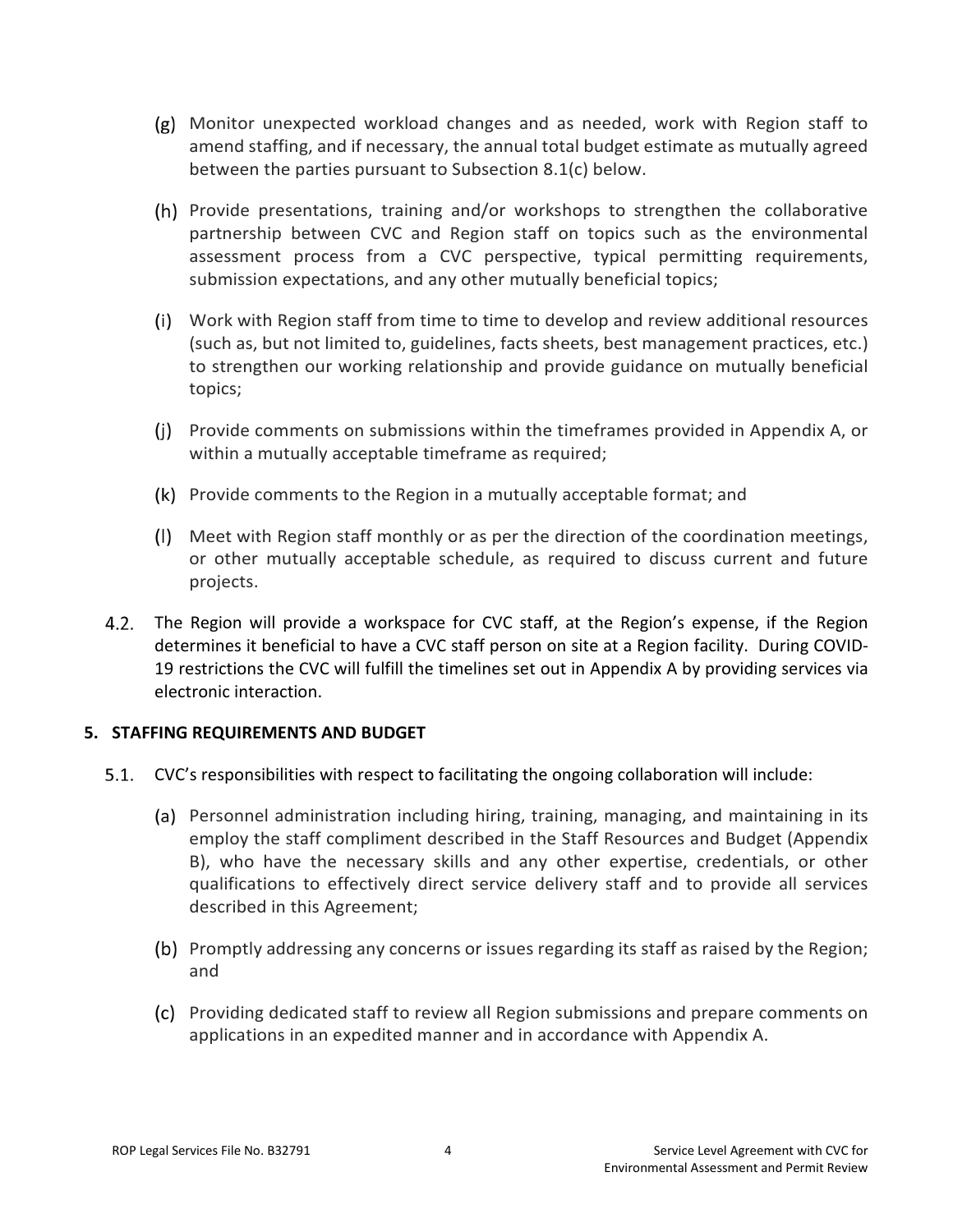- $5.2.$ The staff salaries used in the budget outlined in Appendix [B](#page-27-0) include staff salaries and benefits (inclusive of EI, CPP, health insurance, pension, vacation pay, statutory holidays, etc.) as well as cost of living adjustments.
- Budget estimates set out in Appendi[x B](#page-27-0) are based on the anticipated work for the Services, and include operational direction and oversight as well as administrative support, including the review of this Agreement, invoice and budget oversight, development of presentation and training materials, attending non-application specific training sessions and lunch and learns, etc. The budget estimate for the subsequent calendar year will be confirmed by June  $30<sup>th</sup>$  of each preceding year based on projected workload information provided to CVC by the Region, pursuant to Subsection [6.1\(i\).](#page-4-0) Appendix [B](#page-27-0) will be amended accordingly, commencing in 2023.

# **6. REGION OBLIGATIONS**

- <span id="page-4-0"></span>To facilitate a timely review of all applications, the Region will:
	- (a) Provide to CVC:
		- (i) a detailed breakdown of projected environmental assessment, detailed design and permit applications by May  $15<sup>th</sup>$  of each year to enable CVC to project future funding and staffing requirements. The summary should be updated through monthly meetings with CVC; and
		- (ii) all necessary documentation required to review and process Region applications in accordance with Appendix [A](#page-11-0) and CVC review checklists available on CVC website.
	- (b) Ensure that all application packages:
		- (i) satisfy the requirements set out in Appendix [A,](#page-11-0) and
		- (ii) take into account CVC policy and technical concerns, as identified in Appendix [B.](#page-27-0)
	- (c) Provide Region staff with copies of [A](#page-11-0)ppendix A as appropriate.
	- (d) Recognize that CVC budget and staffing estimates are based on a review of up to two (2) complete submissions for routine applications (including final submission), and up to three (3) complete submissions for standard and complex submissions (including final submission), and that any additional submissions, or incomplete submissions, may impact service delivery of other applications under review at that time.

# **7. REPORTING**

7.1. CVC will develop and maintain service delivery project tracking and reporting against agreed upon timelines including detailed reasons for any delays, to monitor service delivery performance and submit, as required and upon request;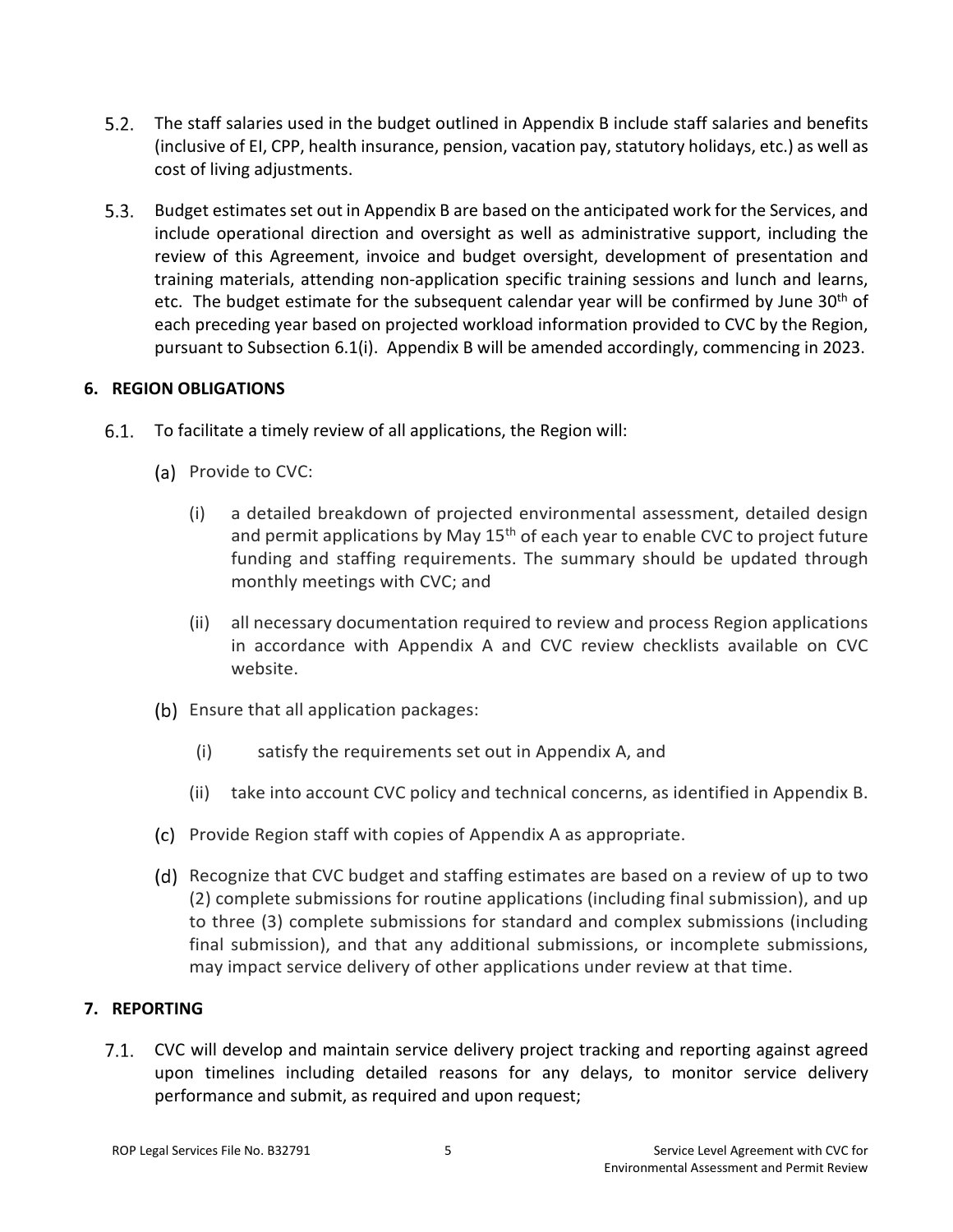- 7.2. A "Project Tracking Quarterly Summary" will:
	- (a) Be prepared by CVC on a quarterly basis and be provided to the Region with a detailed breakdown to clearly list the projects facilitated and reviewed, including associated hours breakdown during each reporting period.
	- (b) For each project show a detailed breakdown to include the specific hours worked by each member of the CVC team together with a detailed breakdown of hours related to administrative tasks.
	- Allow for changes to the reporting requirements, from time to time, by agreement at the request of either party, without amendment to this Agreement.
	- (d) Be submitted on a quarterly basis to the Region's General Manager, Water and Wastewater (or their delegates) in conjunction with the Invoice noted below in Section [8.](#page-5-2)

### <span id="page-5-2"></span>**8. FEES & INVOICING**

- <span id="page-5-1"></span><span id="page-5-0"></span>8.1. Invoices will:
	- (a) Be provided to the Region's General Manager, Water and Wastewater (or their delegates) on a quarterly basis;
	- (b) Be based on actual costs (salary and overhead) for the dedicated review team as set out in Appendix [B;](#page-27-0)
	- $(c)$  Not exceed the portion of annual total budget estimate as set out in Appendix [B,](#page-27-0) applicable on a quarterly basis, where such annual total budget estimate may be amended pursuant to Subsection [4.1](#page-2-0)[\(g\) above;](#page-3-0)
	- (d) Be due to CVC thirty (30) days after receipt of invoice; and
	- (e) Be structured and reference specific project identifiers as provided by the Region for Region resource allocation and budgetary purposes.

#### **9. TERM AND RENEWAL**

 $9.1.$ The initial term of this Agreement will be for five (5) years commencing on the Effective Date and may be renewed, subject to Council approval, and subject to approval of CVC's Board should such approval be required, for additional terms of five (5) years each. All terms and conditions of this Agreement will remain in full force and effect and continue during any additional term. Notice of intent to not renew this Agreement will be provided in writing at least one (1) year prior to expiry of the Agreement.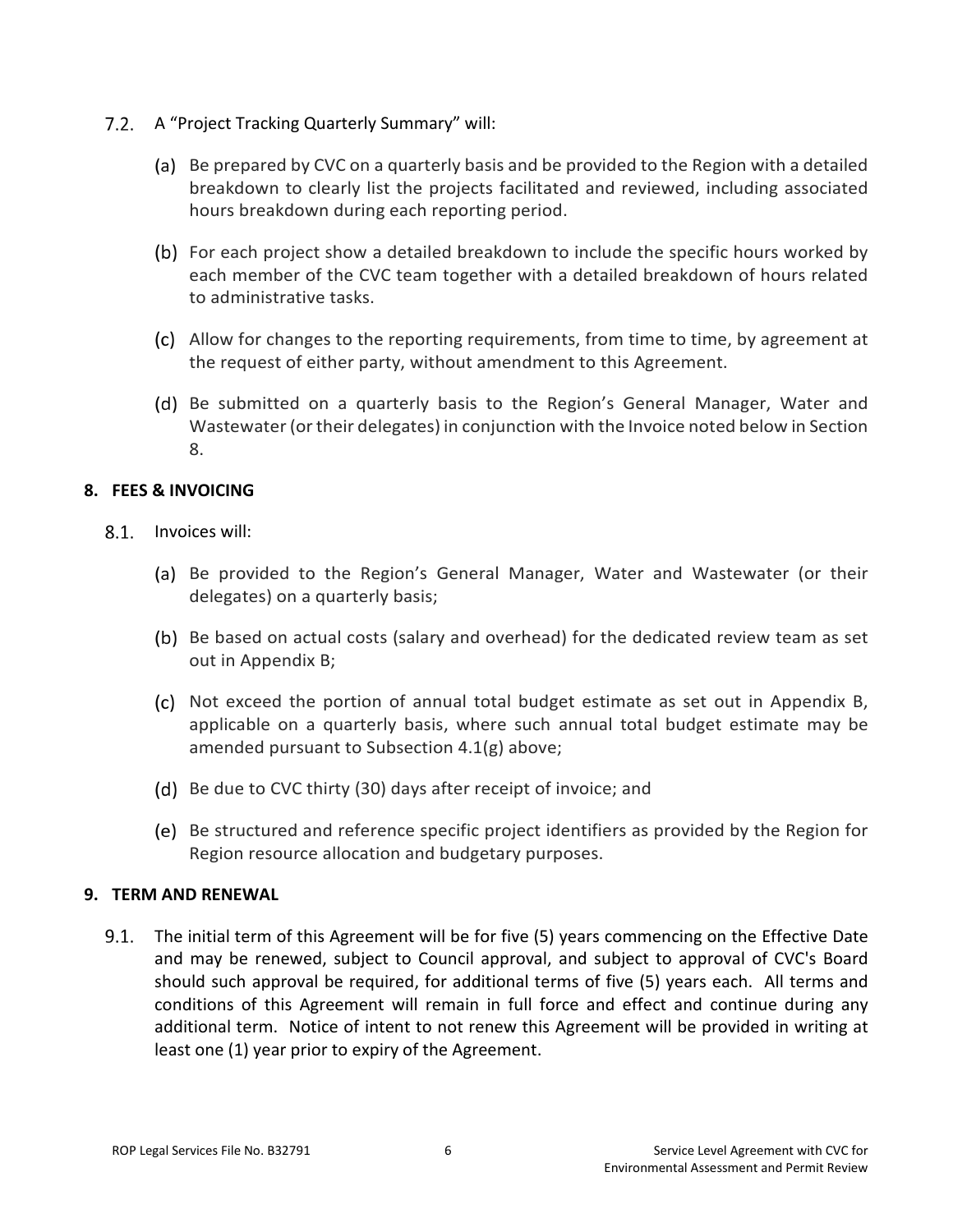#### **10. REVIEW OF AGREEMENT**

10.1. This Agreement will be reviewed within five (5) years of the Effective Date. It will be CVC's responsibility to initiate this review.

#### **11. RECORDS & RIGHT TO AUDIT**

- 11.1. CVC will prepare and maintain proper and accurate books and records respecting Services provided under this Agreement.
- 11.2. The Region at its own cost may audit all financial and related records associated with the terms of this Agreement including timesheets, reimbursable out of pocket expenses, materials, goods, and equipment claimed by CVC. CVC will at all times during the term of this Agreement, and for a period of seven (7) years following completion or termination, keep and maintain records of the Services and the Additional performed. CVC will at its own expense make such records available for inspection and audit by the Region at all reasonable times.

#### **12. RELEASE AND INDEMNITY**

12.1. CVC hereby releases and will indemnify, defend and hold harmless the Region, its agents, officers, employees, contractors and elected and appointed officials of, from and against all losses, costs, liens, proceedings, actions, suits, claims and demands whatsoever in any way arising out of the failure of CVC to fulfill its obligations under this Agreement, however, CVC's obligation to indemnify, defend and hold harmless the Region will not extend to the Region's negligence, or that of any of its employees, servants, agents or persons for whom it is responsible.

#### **13. INSURANCE**

- 13.1. As required by the Region, acting reasonably, CVC will obtain, maintain and provide to the Region, Certificates of Insurance of the following insurance policies issued by an insurance company licensed to write in the Province of Ontario, and will ensure that the following insurance policies are maintained and kept in force at all times during the currency hereof, unless otherwise set out in this Agreement:
	- (a) Commercial General Liability Insurance as follows:
		- (i) is in the amount of not less than five million dollars (\$5,000,000) per occurrence;
		- (ii) adds the Region, its boards, agencies and commissions and subsidiary operations, as applicable, as additional insured(s) but only with respect to liability arising out of the operations of CVC;
		- (iii) has provisions for cross-liability and severability of interests, blanket form contractual liability, owners' and contractors' protective liability, broad form property damage, products and completed operations, non-owned automobile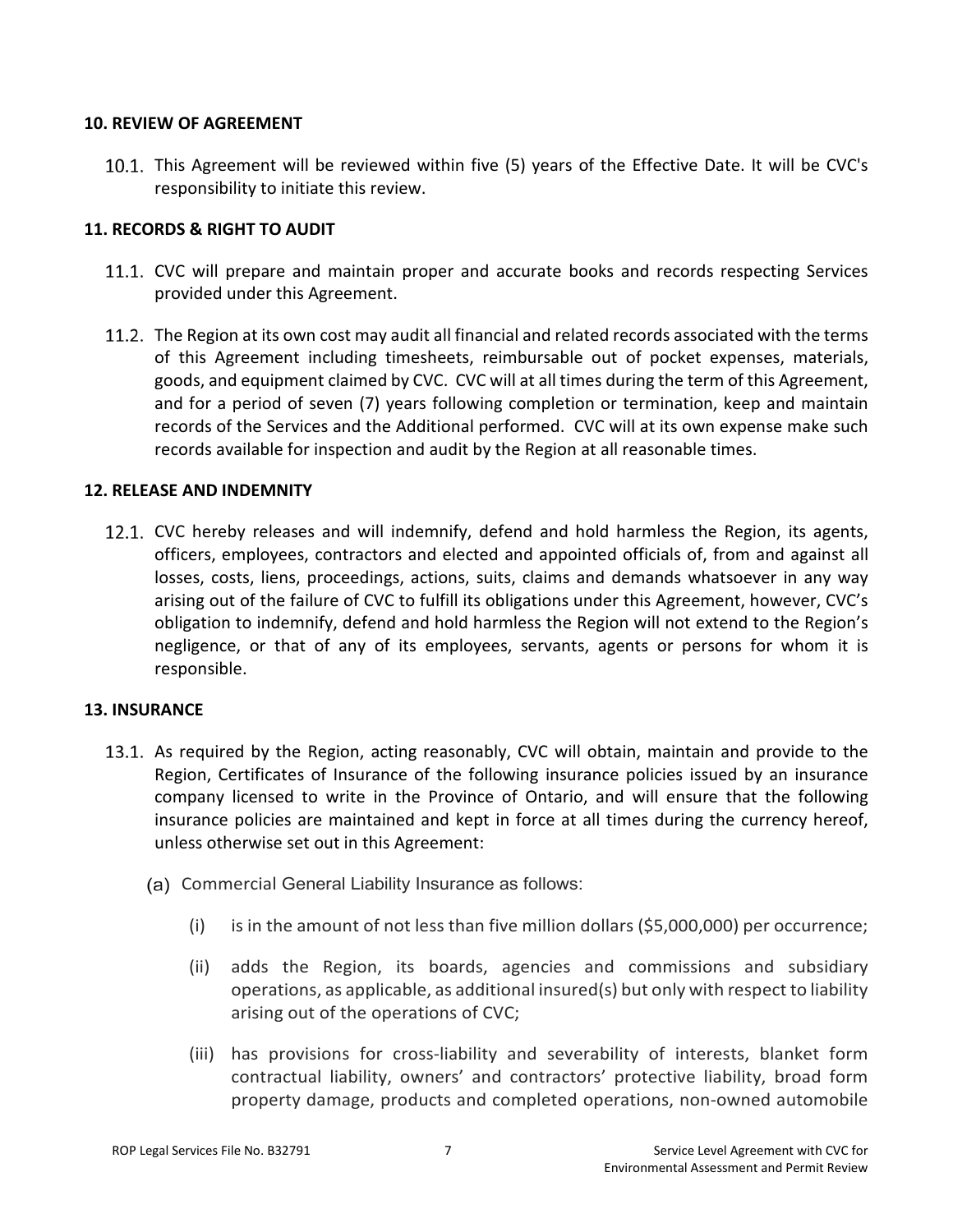liability and any other provision relevant as detailed in this Agreement, and if applicable, coverage for blasting, shoring, pile driving and collapse;

- (b) Standard Automobile Liability Insurance for all owned or leased/licensed vehicles used in connection with the Project, in the amount of not less than two million dollars (\$2,000,000) per occurrence;
- Professional liability (errors & omissions) insurance in the amount of one million dollars (\$1,000,000) and/or cause a subcontractor in relation to any services, where such subcontractor is under a professional obligation to maintain the same, and with proof of such insurance to be provided to the Region no later than the execution of this Agreement. The policy will be kept in full force and effect for a period of time ending no sooner than two (2) years after the termination or expiry of the Agreement; and
- Pollution liability insurance with a limit of two million dollars (\$2,000,000) for sudden and accidental and gradual pollution claim incidents associated with the Services.
- 13.2. All policies of insurance required to be provided pursuant to this section will contain or be subject to the following terms and conditions:
	- (a) Each Certificate will contain provision requiring the insurers to notify the Region in writing at least thirty (30) days before any cancellation of the insurance required under this clause;
	- (b) The parties agree that insurance policies may be subject to deductible amounts, which deductible amounts will be borne by CVC; and
	- Before the expiry of the policies of insurance, original signed certificates evidencing renewal will be provided to the Region without notice or demand.

# **14. NOTICE**

- 14.1. Any notice in respect of this Agreement will be in writing and will be sufficiently given or made if made in writing and either delivered in person during normal business hours of the recipient on a business day to the party for whom it is intended to the address as set out below, or sent by registered mail or by email addressed to such party as follows:
	- (a) in the case of Region, to:

The Regional Municipality of Peel 10 Peel Centre Drive, Brampton, ON L6T 4B9 Attention: Anthony Parente, General Manager, Water and Wastewater Anthony.Parente@peelregion.ca

(b) in the case of CVC, to: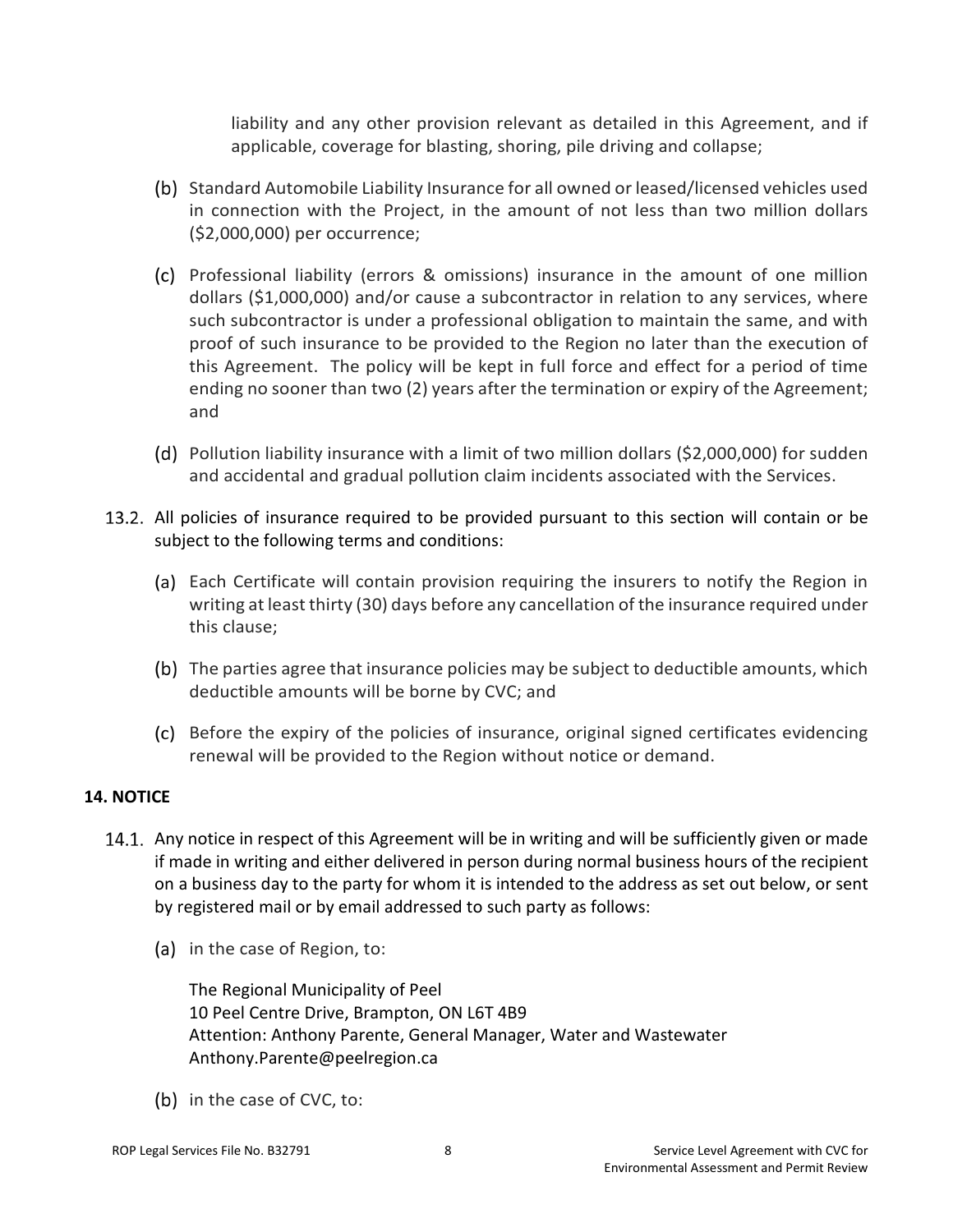Credit Valley Conservation Authority 1255 Old Derry Road, Mississauga, ON L5N 6R4 Attention: Josh Campbell, Director, Planning and Development Services Joshua.Campbell@cvc.ca

or to such other addresses as the parties may from time to time notify in writing, and any notice so made or given will be deemed to have been duly and properly made or given and received on the day on which it will have been so delivered or, if mailed, then, in the absence of any interruption of postal service affecting the delivery or handling thereof, on the third business day after the date of mailing or, if emailed, on the next business day, subject to confirmation of receipt solely where such confirmation applies to notice that the Agreement will not be renewed.

### **15. AGREEMENT AVAILABLE TO THE PUBLIC**

15.1. This Agreement will be made available to the public on request.

#### **16. FORCE MAJEURE**

- 16.1. Neither party will be in default with respect to the performance or non-performance resulting directly or indirectly from causes beyond its reasonable control (other than for financial inability) including, without limitation, any delay caused by strike, lock-out, inability to procure material, restrictive laws or governmental regulations or other cause beyond the reasonable control of such party and not caused by the act or omission of such party and the completion date will be extended by any such period of delay.
- 16.2. CVC acknowledges and agrees that it will not receive any compensation whatsoever in the event that a strike, lock-out or other labour disruption prevents, delays or otherwise interferes with CVC's ability to deliver the Services, and the Region will not be liable for any loss whatsoever suffered as a result thereof.

#### **17. WAIVER**

17.1. No delay or omission by the Region in exercising any right or remedy will operate as a waiver of them or of any other right or remedy, and no single or partial exercise of a right or remedy will preclude any other or further exercise of them or the exercise of any other right or remedy.

#### **18. GOVERNING LAW**

18.1. This Agreement will be governed by and construed in accordance with the laws of the Province of Ontario and the laws of Canada applicable therein, and will be treated in all respects as an Ontario contract.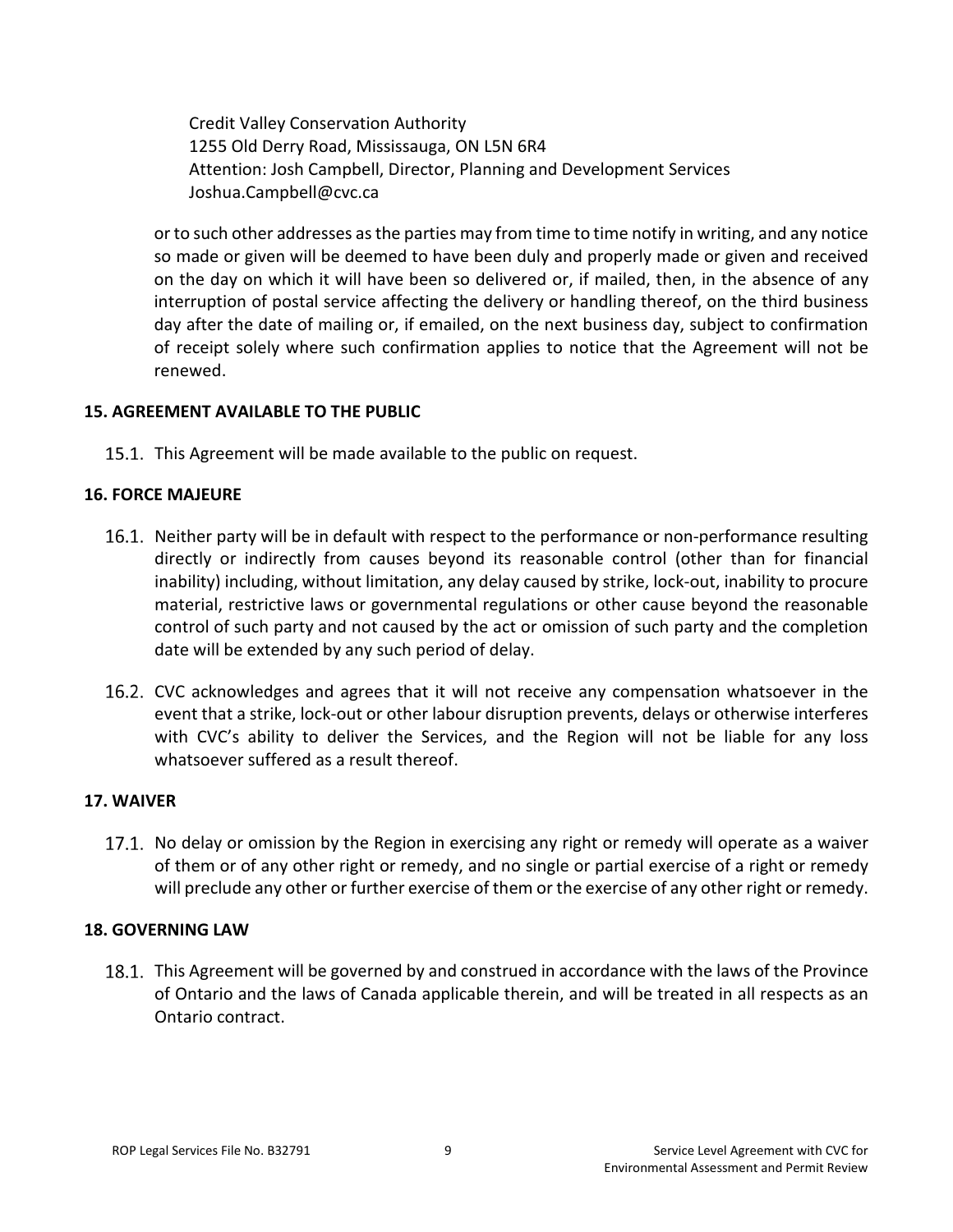#### **19. AMENDMENTS**

19.1. This Agreement will not be deemed or construed as having been amended as a result of any oral communication between the parties or as a result of any practice of the parties, but all amendments to this Agreement are to be in writing and executed by those designated with the authority to do so.

#### **20. INDEPENDENT CONTRACTOR**

20.1. Nothing herein contained will make, or be construed to make the Region or CVC a partner of one another nor will this Agreement be construed to create a partnership, joint venture or employment relationship between any of the parties hereto or referred to herein.

#### **21. SEVERABILITY**

21.1. If any provision of this Agreement is invalid, unenforceable or unlawful, such provision will be deemed to be deleted from this Agreement and all other provisions of this Agreement will remain in full force and effect and will be binding in all respects between the parties.

#### **22. DISPUTE RESOLUTION**

22.1. Any conflict that cannot be resolved by staff or senior management, the matter will be escalated to the CAOs of the Region and CVC. Where the conflict remains unresolved, the parties will resolve the matter through formal mediation prior to other adjudication.

#### **23. FURTHER ASSURANCES**

23.1. The parties agree to execute and deliver to each other such further written documents and assurances from time to time as may be reasonably necessary to give full effect to the provisions of this Agreement.

#### **24. ENTIRE AGREEMENT**

24.1. This Agreement embodies and constitutes the sole and entire agreement between the parties.

#### **25. BINDING AGREEMENT**

25.1. This Agreement will ensure to the benefit and be binding upon the parties hereto and their respective heirs, executors, representatives and successors permitted hereunder.

#### **26. EXECUTION OF AGREEMENT**

26.1. This Agreement may be executed in any number of counterparts, each of which is deemed to be an original and all of which taken together constitute one agreement. Delivery of an executed counterpart of this Agreement by facsimile or transmitted electronically in legible form is equally effective as delivery of a manually executed counterpart of this Agreement. The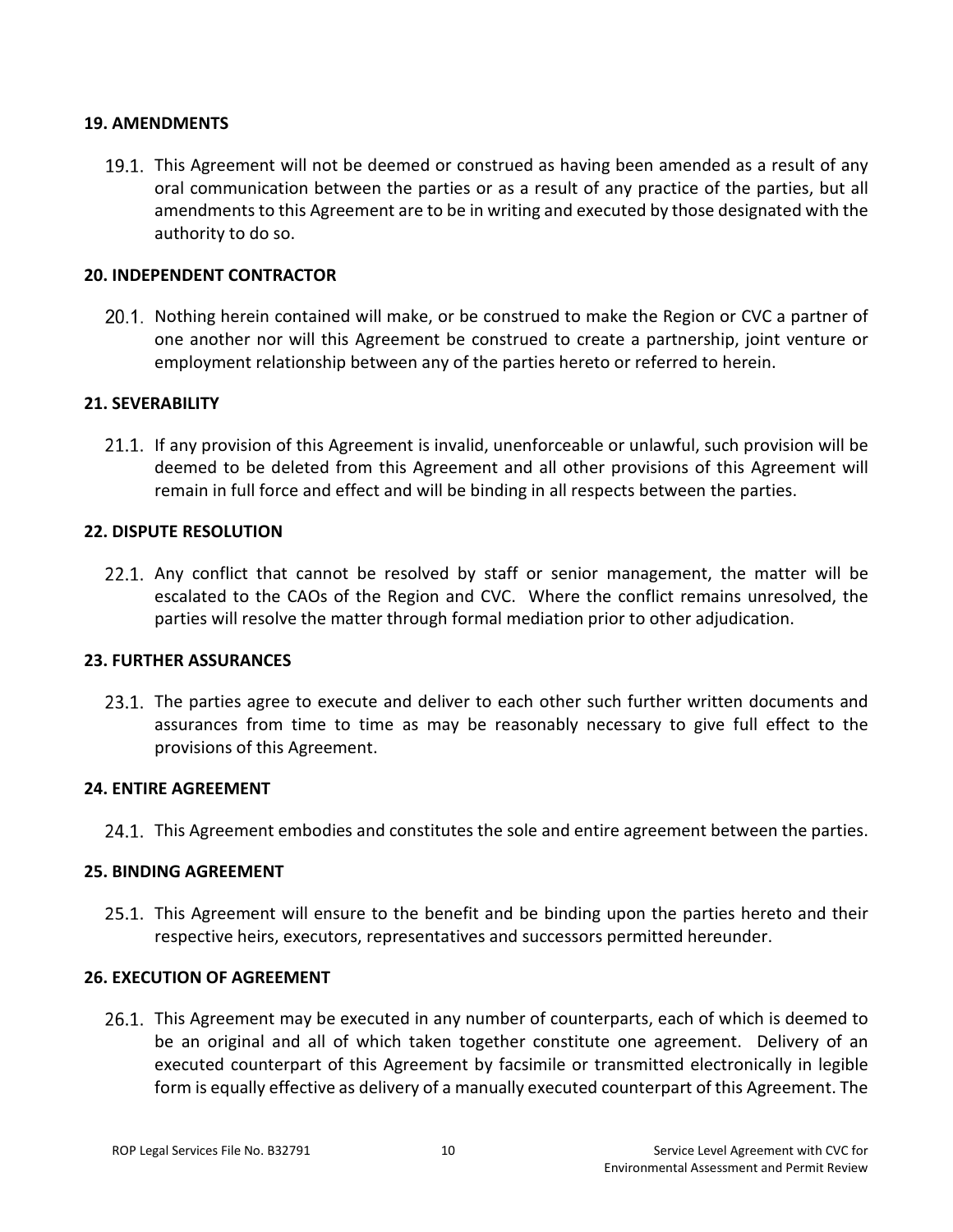form of execution may be subject to the Region's temporary document execution process, in place during COVID-19 restrictions. Should this Agreement be executed during such restrictions, the Parties agree that execution can be effected through the use of the Region's 'Temporary Electronic Approval Template'.

IN WITNESS WHEREOF the Region and CVC have signed this Agreement.

THE REGIONAL MUNICIPALITY OF PEEL

Kealy Dedman **Commissioner Public Works** Date

I have authority to bind the Region

#### **CREDIT VALLEY CONSERVATION AUTHORITY**

Josh Campbell Director, Planning and Development Services Date April 1, 2022

I have authority to bind CVC

ROP Legal Services File No. B32791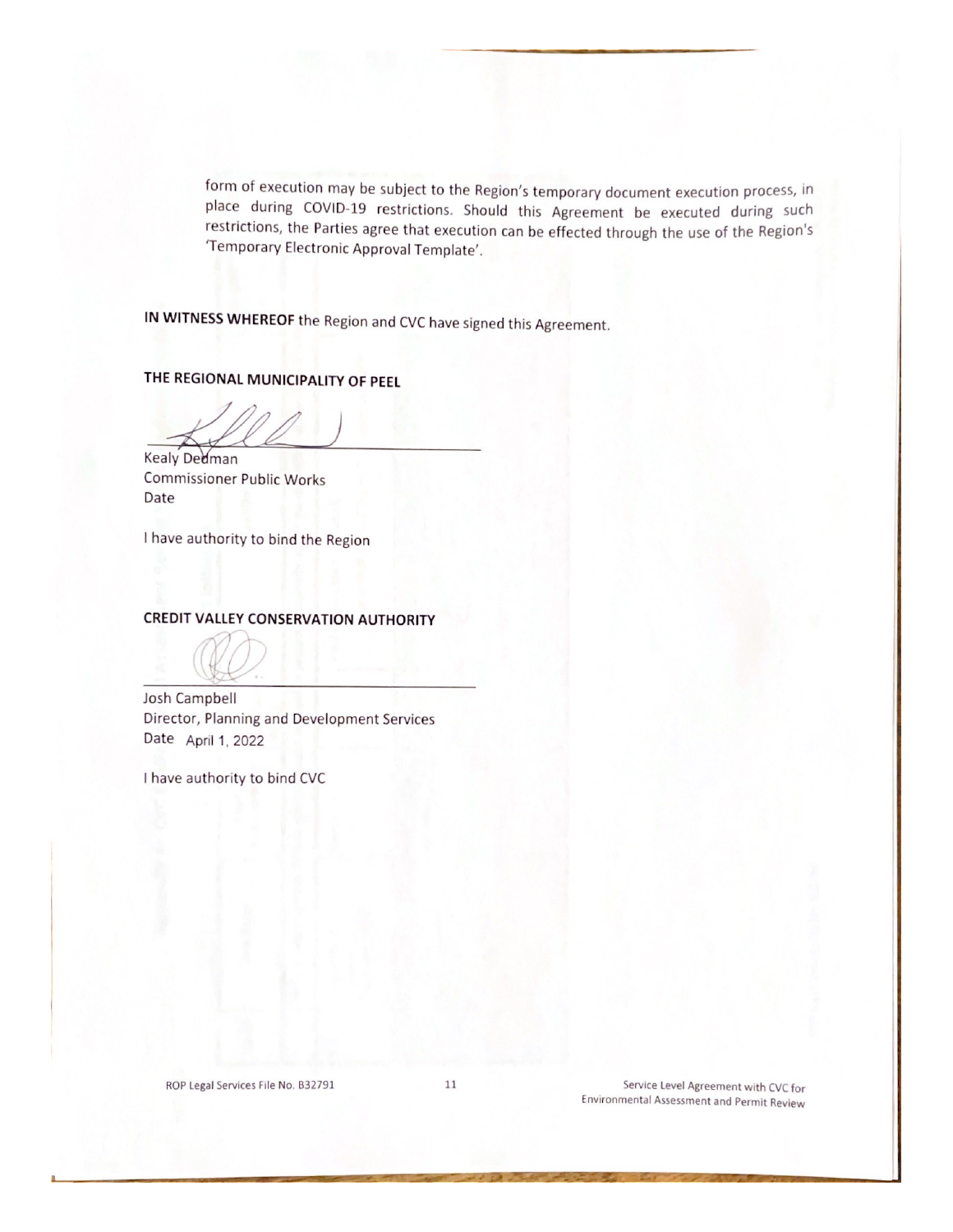# **Appendix A: CVC Environmental Assessment Review Service Delivery Standards**

|                | <b>Task Name</b>                                                                                                           | Lead                          | <b>Duration</b>    | <b>Task Details</b>                                                                                                                                                                                                                                                                                                                                                         | <b>CVC Staff Involvement</b> |                           |  |  |
|----------------|----------------------------------------------------------------------------------------------------------------------------|-------------------------------|--------------------|-----------------------------------------------------------------------------------------------------------------------------------------------------------------------------------------------------------------------------------------------------------------------------------------------------------------------------------------------------------------------------|------------------------------|---------------------------|--|--|
| Task#          |                                                                                                                            | <b>Responsibility</b>         | (business<br>days) |                                                                                                                                                                                                                                                                                                                                                                             | Required                     | <b>Optional</b>           |  |  |
| $\overline{1}$ | Project Initiation (This Task is optional based on need or project complexity and at the discretion of the Region of Peel) |                               |                    |                                                                                                                                                                                                                                                                                                                                                                             |                              |                           |  |  |
| 1.1            | <b>Submit Draft</b><br>Request for<br>Proposals (RFP)                                                                      | Region of<br>Peel             |                    | Peel Project Manager shall:<br>submit a draft copy of the RFP in Word format to<br><b>CVC</b>                                                                                                                                                                                                                                                                               |                              |                           |  |  |
| 1.2            | CVC Review of<br>Draft RFP and<br>Issuance of<br>Response                                                                  | <b>CVC Project</b><br>Manager | 10                 | <b>CVC Project Manager shall:</b><br>open EA file and assign number<br>compile and review existing information<br>scope preliminary CVC issues/concerns<br>scope preliminary study requirements<br>Review draft RFP with technical staff<br>Provide a response letter/email to the draft RFP<br>including comments using Track Changes within<br>the Draft RFP, as feasible | Project<br>Manager           | Technical<br><b>Staff</b> |  |  |

# <span id="page-11-0"></span>**Part 1: Project Initiation**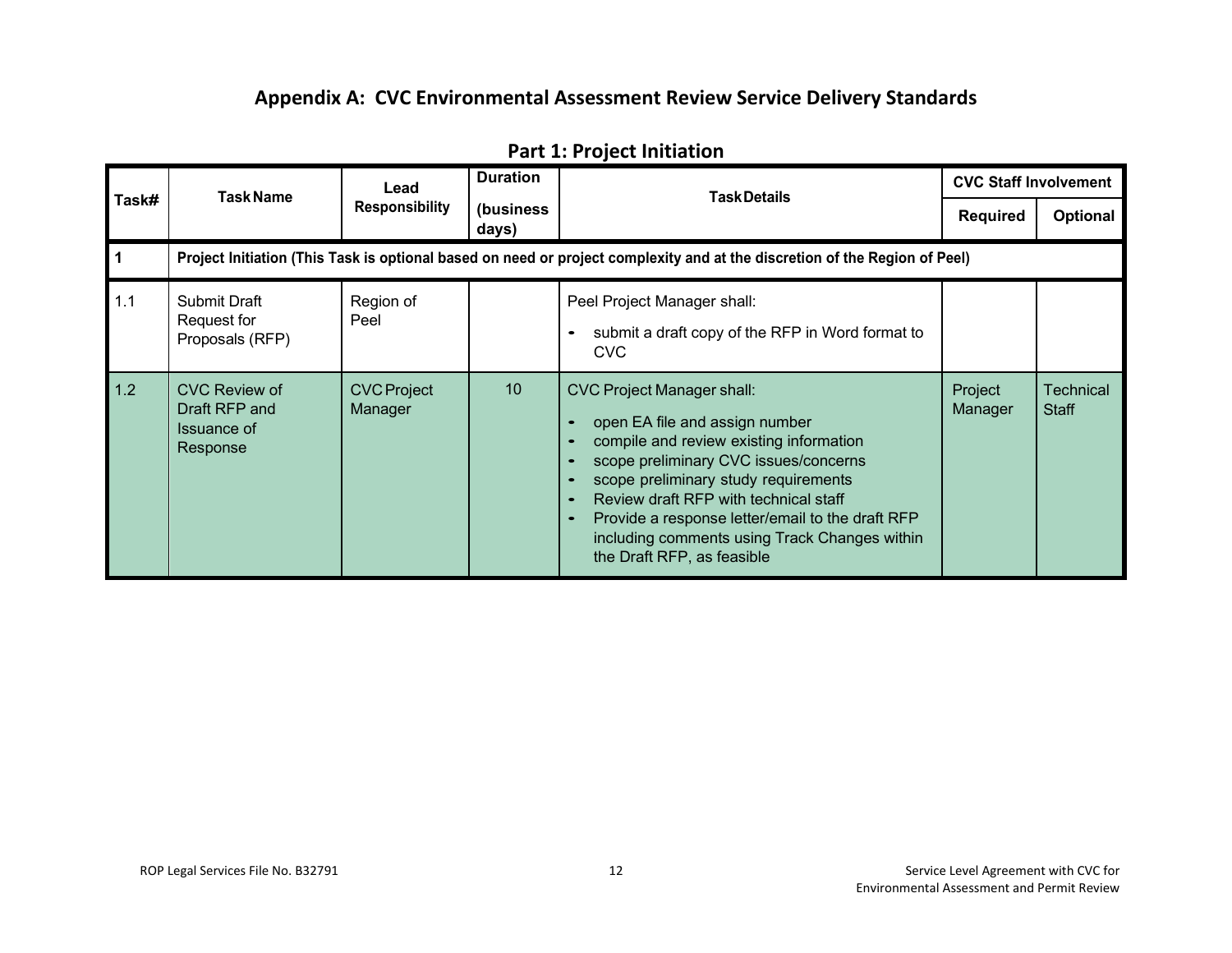|              | <b>Task Name</b>                                                                                       | Lead                          | <b>Duration</b>     | <b>Task Details</b>                                                                                                                                                                                                                                                                                                                                                 | <b>CVC Staff Involvement</b> |                           |
|--------------|--------------------------------------------------------------------------------------------------------|-------------------------------|---------------------|---------------------------------------------------------------------------------------------------------------------------------------------------------------------------------------------------------------------------------------------------------------------------------------------------------------------------------------------------------------------|------------------------------|---------------------------|
| Task#        |                                                                                                        | <b>Responsibility</b>         | (business)<br>days) |                                                                                                                                                                                                                                                                                                                                                                     | <b>Required</b>              | <b>Optional</b>           |
| $\mathbf{2}$ | <b>Notice of Commencement</b>                                                                          |                               |                     |                                                                                                                                                                                                                                                                                                                                                                     |                              |                           |
| 2.1          | <b>Issue Notice of</b><br>Commencement                                                                 | Region of Peel                |                     | Region of Peel shall submit Notice of Commencement<br>(NoC) to CVC as formal notification of start of EA                                                                                                                                                                                                                                                            |                              |                           |
| 2.2          | Complete CVC Initial<br>Screening (if Draft<br>RFP was not<br>provided for CVC<br>review in Sect. 1.2) | <b>CVC Project</b><br>Manager | 10                  | <b>CVC Project Manager shall:</b><br>• open an EA file and assign number (if RFP was not<br>submitted previously for CVC review)<br>• compile and review existing information and data<br>• confirm preliminary CVC issues, concerns and data<br>• identify preliminary study requirements with<br>technical staff<br>• provide a response letter/email to the NOC. | Project<br>Manager           | Technical<br><b>Staff</b> |
| 2.3          | <b>Initial Project</b><br>Consultation<br>(kick-off) Meeting<br>(as deemed<br>required)                | Region of Peel                |                     | <b>CVC Project Manager shall:</b><br>• attend a meeting arranged by the Region of Peel<br>• confirm attendance of required CVC technical staff<br>- discuss preliminary study requirements                                                                                                                                                                          | Project<br>Manager           | Technical<br>Staff        |
| 2.4          | Circulation of<br><b>Meeting Minutes</b>                                                               | Region of Peel                |                     | Region of Peel shall provide CVC with copies of<br>the meeting minutes (see 4B below)                                                                                                                                                                                                                                                                               |                              |                           |

# **Part 2: Notice of Commencement**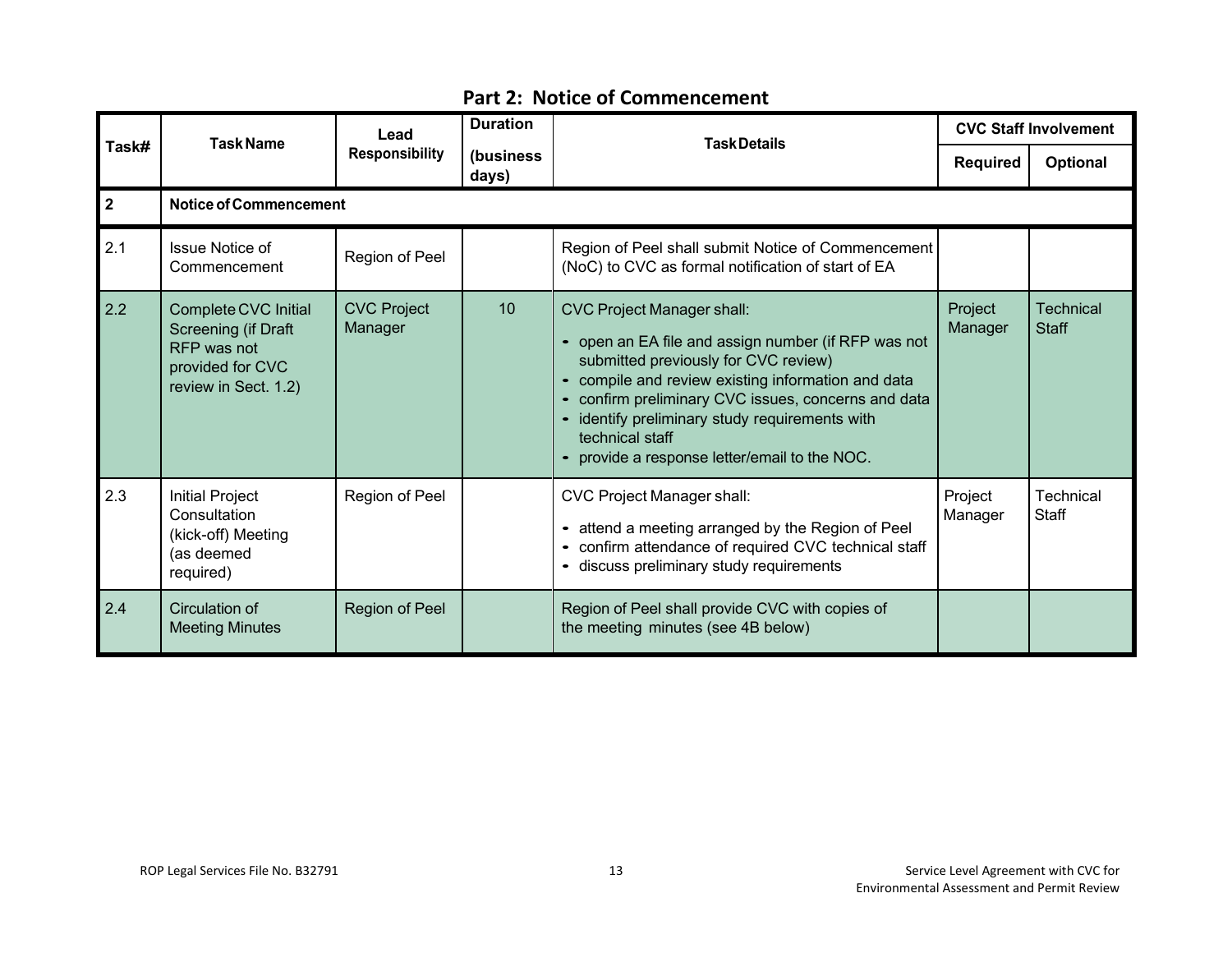|              | <b>Task Name</b>                                                       | Lead                          | <b>Duration</b>    | <b>TaskDetails</b>                                                                                                                                                                                                    |                    | <b>CVC Staff Involvement</b> |
|--------------|------------------------------------------------------------------------|-------------------------------|--------------------|-----------------------------------------------------------------------------------------------------------------------------------------------------------------------------------------------------------------------|--------------------|------------------------------|
| Task#        |                                                                        | <b>Responsibility</b>         | (business<br>days) |                                                                                                                                                                                                                       | <b>Required</b>    | Optional                     |
| $\mathbf{3}$ | <b>Terms of Reference</b>                                              |                               |                    |                                                                                                                                                                                                                       |                    |                              |
| 3.1          | Initiate<br>Advisory<br>Committee(s)                                   | Region of Peel                |                    | Region of Peel shall invite CVC Project<br>Manager to participate on the appropriate<br>advisory committee<br>Region of Peel shall provide meeting<br>materials at least 5 days in advance of<br>meeting, as feasible | Project<br>Manager | Technical<br>Staff           |
| 3.2          | <b>Attend Advisory</b><br>Committee(s)<br>Meetings                     | <b>CVC Project</b><br>Manager |                    | CVC Project Manager shall confirm participation<br>and provide advice (see 4C below)<br>Note: For Individual EAs, these meetings are<br>held throughout the entire EA duration                                        | Project<br>Manager | <b>Technical</b><br>Staff    |
| 3.3          | Prepare and Submit<br>Draft Terms of<br>Reference                      | Region of Peel                |                    | Region of Peel shall prepare and submit the draft<br>Terms of Reference (ToR) and background<br>reports to the CVC Project Manager                                                                                    |                    |                              |
| 3.4          | <b>Review Draft Terms</b><br>of Reference                              | <b>CVC Project</b><br>Manager | 15                 | CVC Project Manager and technical staff shall<br>review draft ToR and provide a response letter<br>on the draft ToR.                                                                                                  | Project<br>Manager | <b>Technical</b><br>Staff    |
| 3.5          | <b>CVC</b><br>Meet<br>on<br>Draft Terms<br>of<br>Reference<br>Comments | Region of Peel                |                    | Region of Peel shall meet with CVC Project<br>Manager and technical staff to discuss comments<br>on the draft ToR, if required                                                                                        | Project<br>Manager | Technical<br>Staff           |
| 3.6          | Circulation of<br><b>Meeting Minutes</b>                               | Region of Peel                |                    | Region of Peel shall provide CVC with copies of the<br>meeting minutes (see 4B below)                                                                                                                                 |                    |                              |

# **Part 3: Terms of Reference (Only to be Completed for Individual EA – for Municipal Class EAs go to Part 4)**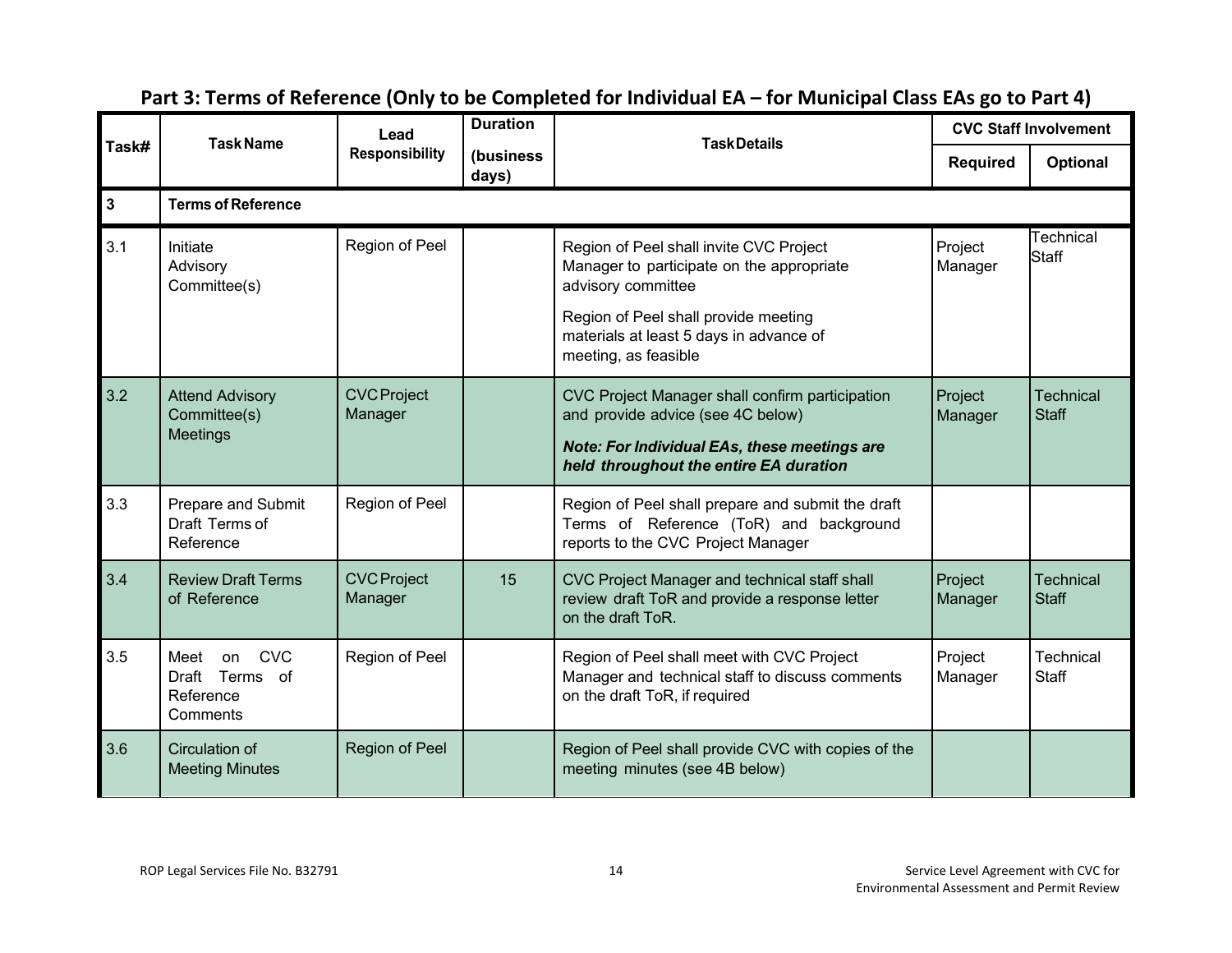|       | <b>Task Name</b>                                                                 | Lead                          | <b>Duration</b>     | <b>Task Details</b>                                                                                                                                                              | <b>CVC Staff Involvement</b> |                                  |
|-------|----------------------------------------------------------------------------------|-------------------------------|---------------------|----------------------------------------------------------------------------------------------------------------------------------------------------------------------------------|------------------------------|----------------------------------|
| Task# |                                                                                  | <b>Responsibility</b>         | (business)<br>days) |                                                                                                                                                                                  | <b>Required</b>              | Optional                         |
| 3.7   | Prepare and<br>Submit Notice of<br><b>Public</b><br>Information<br>Centre        | Region of Peel                |                     | Region of Peel shall submit the Notice of Public<br>Information Centre (PIC) and the CVC Project<br>Manager will attend, if required                                             |                              | Project<br>Manager               |
| 3.8   | <b>CVC Response</b><br>to Notice of<br><b>Public</b><br>Information<br>Centre    | <b>CVC Project</b><br>Manager | 3                   | CVC Project Manager shall respond to confirm<br>attendance to the Region of Peel regarding the<br>Notice of PIC, and request copies of PIC material<br>for review (see 4A below) | Project<br>Manager           |                                  |
| 3.9   | <b>Submit Final Terms</b><br>of Reference                                        | Region of Peel                |                     | Region of Peel shall prepare and submit the<br>final Terms of Reference (ToR) and background<br>reports to the CVC Project Manager                                               |                              |                                  |
| 3.10  | Complete CVC<br>Review of Final<br><b>Terms of Reference</b><br>and issue letter | <b>CVC Project</b><br>Manager | 15                  | CVC Project Manager and technical staff shall<br>review the final ToR, as required, and issue final<br>letter                                                                    | Project<br>Manager           | <b>Technical</b><br><b>Staff</b> |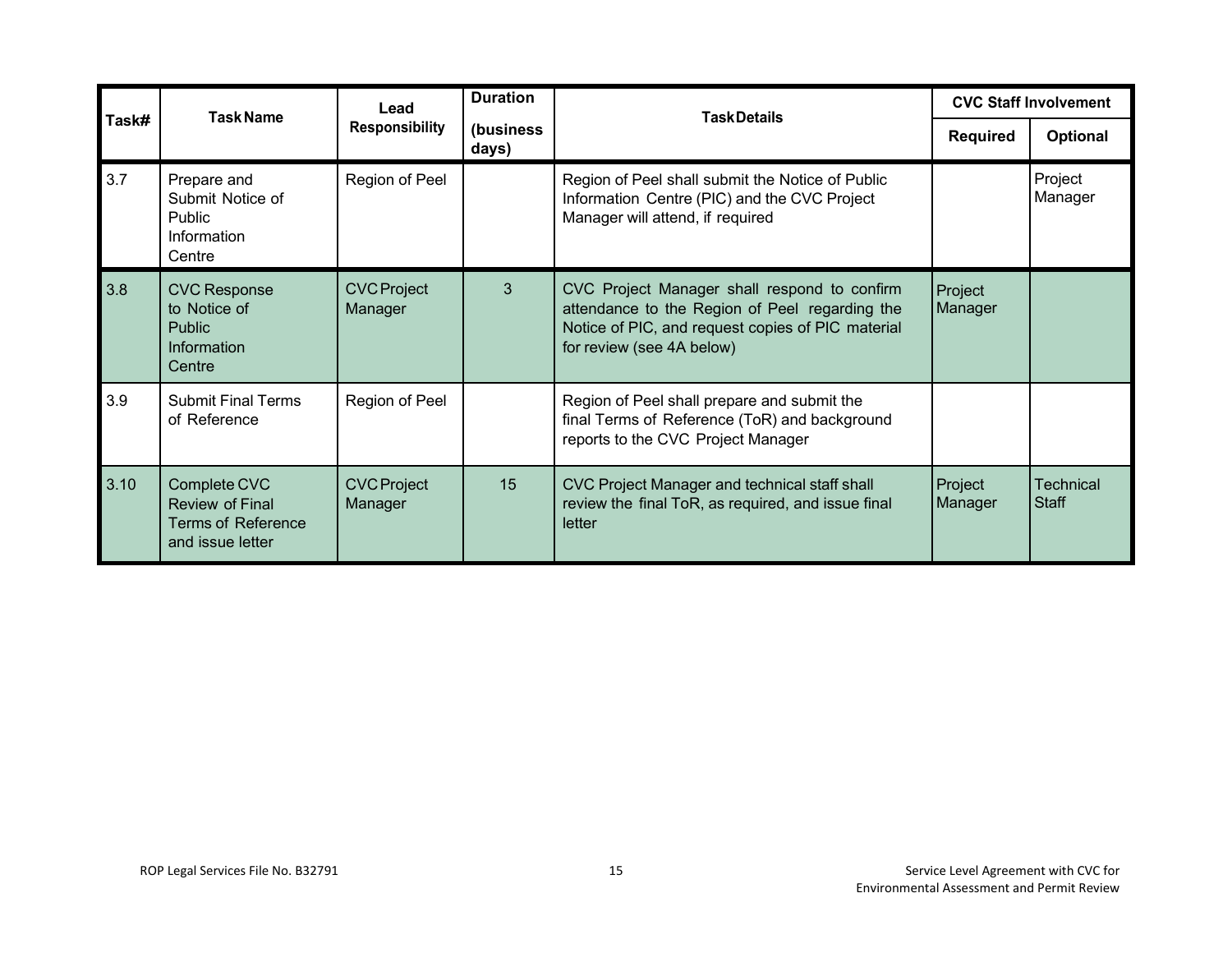# **Part 4: Environmental Assessment Document**

Environmental Assessment Document (Schedule B, C or Individual – or equivalent)

#### **EA Phases – Required Submissions:**

#### **Phase 2**

Municipal Schedule B or equivalent – the draft Project File Report and Final Project File Report Municipal Schedule C or Individual or equivalent - at a minimum, an alternative solutions decision matrix with draft technical reports. If draft ESR or EA text is provided in phases 2 and 3, it will reduce the review time in Phase 4.

#### **Phases 3**

Municipal Schedule C or Individual or equivalent - at a minimum, a draft alternative design concepts decision matrix, draft alternative design concepts (drawings), and revised (preferably final) technical reports. If draft ESR or EA text is provided in phases 2 and 3, it will reduce the review time in Phase 4.

#### **Phase 4**

Municipal Schedule C or equivalent – the Draft Environmental Study Report (with drawings) and Final Environmental Study Report (with drawings) with the Notice of Completion

| <b>Task</b><br># | Task Name                                      | Lead<br><b>Responsibility</b> | <b>Duration</b>     | <b>Task Details</b>                                                                                                                                                                                                 | <b>CVC Staff Involvement</b> |          |
|------------------|------------------------------------------------|-------------------------------|---------------------|---------------------------------------------------------------------------------------------------------------------------------------------------------------------------------------------------------------------|------------------------------|----------|
|                  |                                                |                               | (business)<br>days) |                                                                                                                                                                                                                     | <b>Required</b>              | Optional |
| 4.1              | Prepare and<br>Submit Phases 1<br>and 2 Report | Region of Peel                |                     | Region of Peel shall prepare Phases 1 and 2<br>report and draft technical appendices<br>(studies), and submit to CVC Project<br>Manager with potential for other reports, as<br>required and agreed with the Region |                              |          |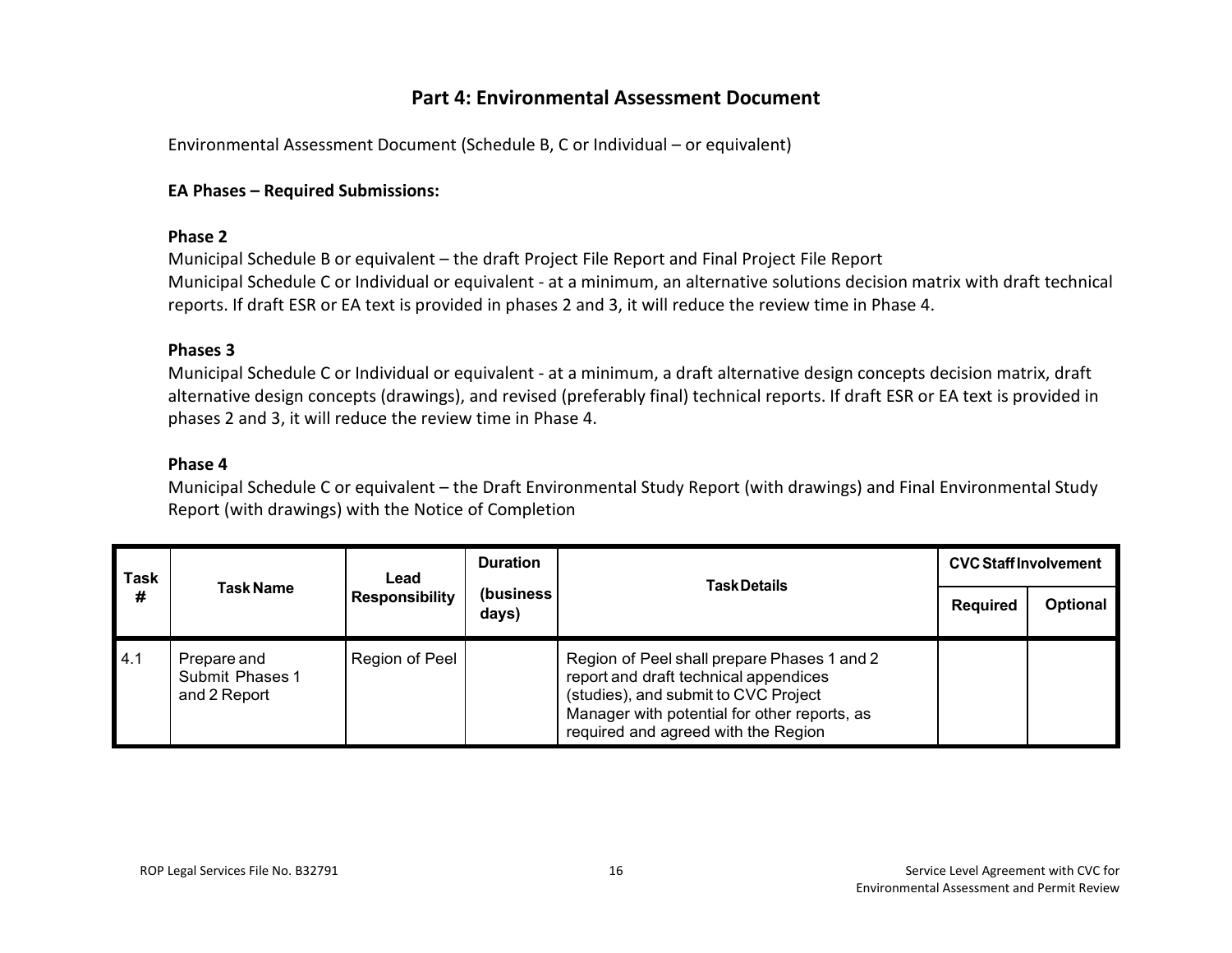| <b>Task</b> | <b>Task Name</b>                                                                                                                                                                                                                                              | Lead                          | <b>Duration</b>    | <b>TaskDetails</b>                                                                                                                                                                                                                                                                                                                                                    | <b>CVC Staff Involvement</b> |                                  |
|-------------|---------------------------------------------------------------------------------------------------------------------------------------------------------------------------------------------------------------------------------------------------------------|-------------------------------|--------------------|-----------------------------------------------------------------------------------------------------------------------------------------------------------------------------------------------------------------------------------------------------------------------------------------------------------------------------------------------------------------------|------------------------------|----------------------------------|
| #           |                                                                                                                                                                                                                                                               | <b>Responsibility</b>         | (business<br>days) |                                                                                                                                                                                                                                                                                                                                                                       | <b>Required</b>              | <b>Optional</b>                  |
| 4.2         | <b>Review Phases 1</b><br>and 2 Materials<br>(sch C or<br>Individual) or Draft<br>PFR (sch B)<br>(for projects<br>previously<br>approved through a<br><b>Master Planning</b><br>process only<br>confirmation of<br>Phases 1 and 2<br>occurs at this<br>stage) | <b>CVC Project</b><br>Manager | $15 - 20$          | CVC Project Manager and technical staff shall<br>review Phases 1 and 2 materials and draft<br>technical reports or the Draft PFR.<br>CVC Project Manager shall provide a response<br>letter on Phases 1 and 2 materials and draft<br>technical reports or the Draft PFR; in rare cases<br>additional technical studies may be identified during<br>this review phase. | Project<br>Manage            | <b>Technical</b><br><b>Staff</b> |
| 4.3         | Meet on CVC<br>Comments                                                                                                                                                                                                                                       | Region of Peel                |                    | Region of Peel shall meet with CVC Project<br>Manager and technical staff, as required, to<br>discuss comments                                                                                                                                                                                                                                                        | Project<br>Manager           | Technical<br>Staff               |
| 4.4         | Circulation of<br><b>Meeting Minutes</b>                                                                                                                                                                                                                      | Region of Peel                |                    | Region of Peel shall provide CVC with copies of the<br>meeting minutes (see 4B below)                                                                                                                                                                                                                                                                                 |                              |                                  |
| 4.5         | <b>Prepare and Submit</b><br>Notice of Public<br><b>Information Centre</b>                                                                                                                                                                                    | Region of Peel                |                    | Region of Peel shall submit the Notice of Public<br>Information Centre (PIC) and the CVC Project<br>Manager will attend, as required                                                                                                                                                                                                                                  |                              | Project<br>Manager               |
| 4.6         | <b>CVC Response to</b><br>Notice of Public<br><b>Information Centre</b><br>#1                                                                                                                                                                                 | <b>CVC Project</b><br>Manager | 3                  | CVC Project Manager shall respond to the Region<br>of Peel regarding the Notice of PIC, and request<br>copies of PIC material for review, if required. (see<br>4A below)                                                                                                                                                                                              | Project<br>Manager           |                                  |
| 4.7         | Prepare and Submit<br>Final PFR (sch B)                                                                                                                                                                                                                       | Region of Peel                |                    | Region of Peel shall prepare final PFR, and submit<br>to CVC Project Manager                                                                                                                                                                                                                                                                                          |                              |                                  |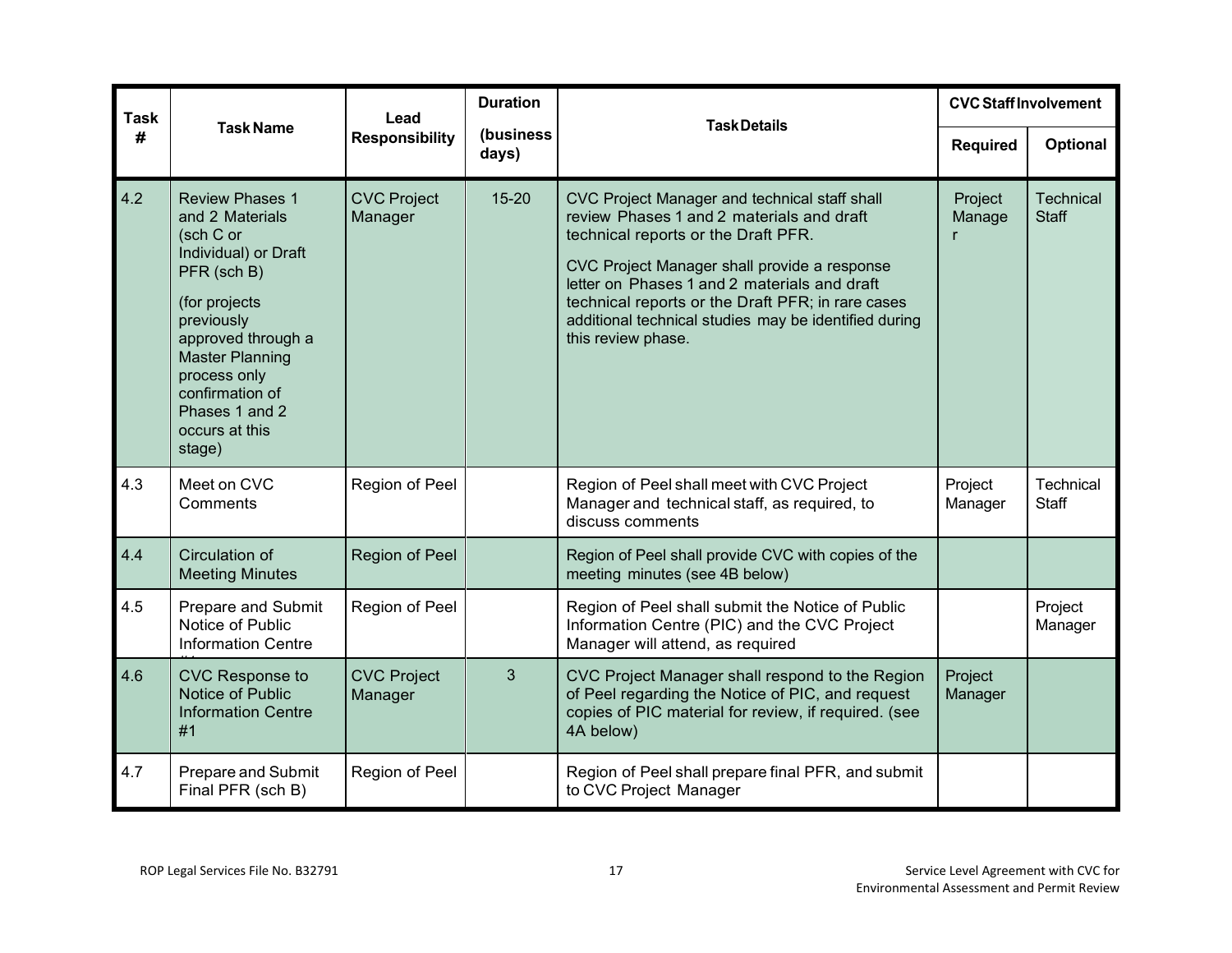|       | <b>Task Name</b>                                                                 | Lead                          | <b>Duration</b>    | <b>Task Details</b>                                                                                                                                                                                                                                                                           | <b>CVC Staff Involvement</b> |                                  |
|-------|----------------------------------------------------------------------------------|-------------------------------|--------------------|-----------------------------------------------------------------------------------------------------------------------------------------------------------------------------------------------------------------------------------------------------------------------------------------------|------------------------------|----------------------------------|
| Task# |                                                                                  | <b>Responsibility</b>         | (business<br>days) |                                                                                                                                                                                                                                                                                               | <b>Required</b>              | Optional                         |
| 4.8   | <b>Review Final PFR</b><br>(sch B)                                               | <b>CVC Project</b><br>Manager | $15 - 20$          | CVC Project Manager and technical staff shall<br>review the Final PFR<br>CVC Project Manager shall provide a response<br>letter on the final PFR                                                                                                                                              | Project<br>Manager           | Technical<br><b>Staff</b>        |
| 4.9   | Prepare and Submit<br><b>Phase 3 Materials</b>                                   | Region of<br>Peel             |                    | Region of Peel shall prepare Phase 3 materials<br>and revised technical studies, and submit to CVC<br>Project Manager                                                                                                                                                                         |                              |                                  |
| 4.10  | <b>Review Phase 3</b><br><b>Materials</b>                                        | <b>CVC Project</b><br>Manager | $15 - 20$          | CVC Project Manager and technical staff shall<br>review Phase 3 materials<br>CVC Project Manager shall provide a response<br>letter on Phase 3 Materials<br>Depending on the scope of the EA, CVC staff may<br>be prepared to issue preliminary detailed design<br>requirements at this stage | Project<br>Manager           | <b>Technical</b><br><b>Staff</b> |
| 4.11  | Meet on CVC<br>Comments                                                          | Region of<br>Peel             |                    | Region of Peel shall meet with CVC Project<br>Manager and technical staff, as required, to<br>discuss comments                                                                                                                                                                                | Project<br>Manager           | Technical<br><b>Staff</b>        |
| 4.12  | Circulation of<br><b>Meeting Minutes</b>                                         | Region of<br>Peel             |                    | Region of Peel shall provide CVC with copies of<br>the meeting minutes (see 4B below)                                                                                                                                                                                                         |                              |                                  |
| 4.13  | <b>Prepare and Submit</b><br>Notice of Public<br><b>Information Centre</b><br>#2 | Region of<br>Peel             |                    | Region of Peel shall submit the Notice of Public<br>Information Centre (PIC) and the CVC Project<br>Manager will attend, as required                                                                                                                                                          |                              | Project<br>Manager               |
| 4.14  | CVC Response to<br>Notice of Public<br><b>Information Centre</b><br>#2           | <b>CVC Project</b><br>Manager | 3                  | CVC Project Manager shall respond to the<br>Region of Peel regarding the Notice of PIC, and<br>request copies of PIC material for review, if<br>required. (see 4A below)                                                                                                                      | Project<br>Manager           |                                  |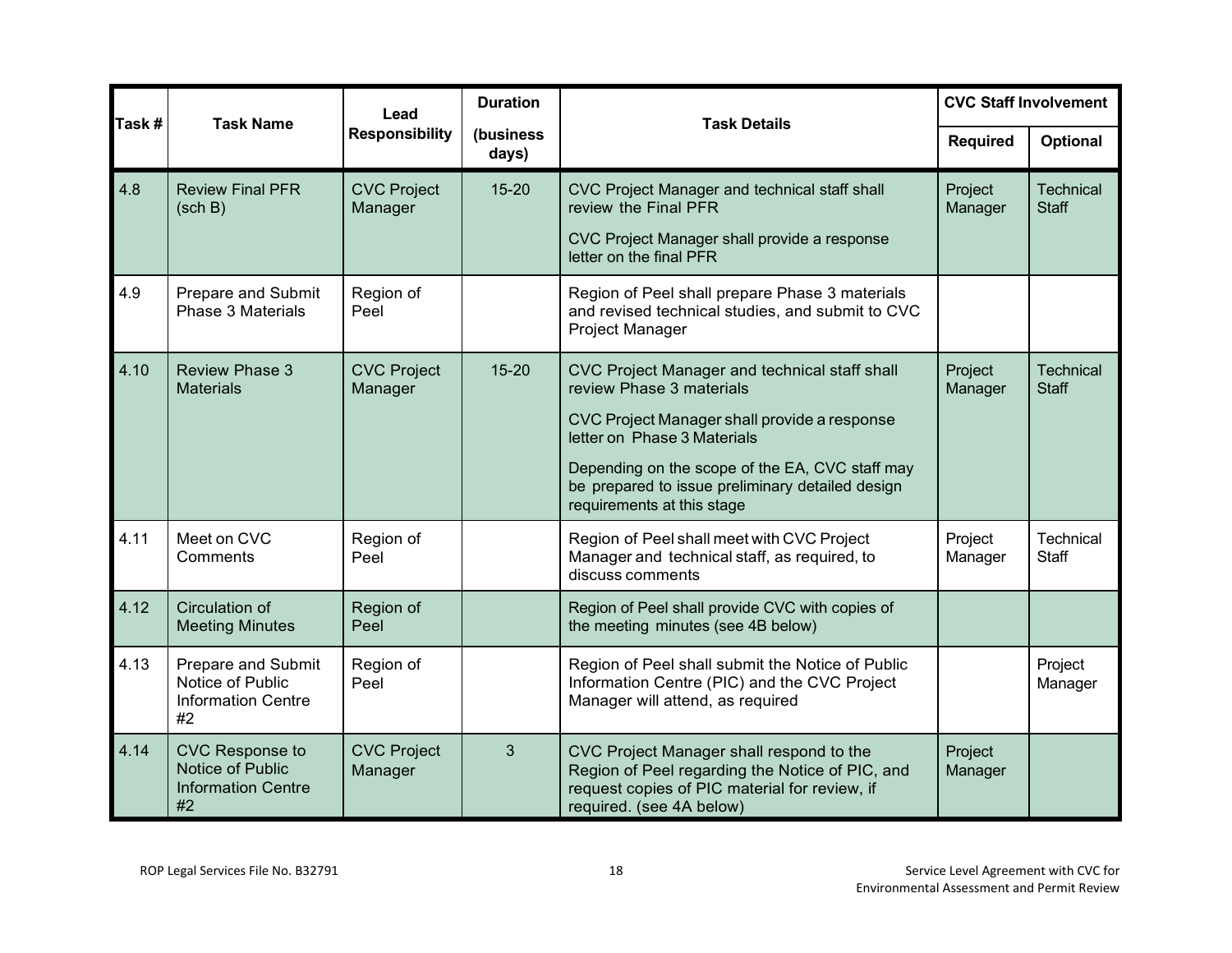|      |                                                                             | Lead                          | <b>Duration</b>    | <b>Task Details</b>                                                                                                                                                                                                                                                                                                                                                                                                                               | <b>CVC Staff Involvement</b> |                                  |
|------|-----------------------------------------------------------------------------|-------------------------------|--------------------|---------------------------------------------------------------------------------------------------------------------------------------------------------------------------------------------------------------------------------------------------------------------------------------------------------------------------------------------------------------------------------------------------------------------------------------------------|------------------------------|----------------------------------|
|      | Task # Task Name                                                            | <b>Responsibility</b>         | (business<br>days) |                                                                                                                                                                                                                                                                                                                                                                                                                                                   | <b>Required</b>              | <b>Optional</b>                  |
| 4.15 | Prepare and<br>Submit Draft EA<br><b>Document</b>                           | Region of<br>Peel             |                    | Region of Peel shall prepare draft EA document and<br>revised technical studies, and submit to CVC Project<br>Manager                                                                                                                                                                                                                                                                                                                             |                              |                                  |
| 4.16 | <b>Review Draft EA</b><br>Document and<br><b>Issue Response</b><br>Letter   | <b>CVC Project</b><br>Manager | $15 - 20$          | <b>CVC Project Manager shall:</b><br>• review draft EA document<br>• discuss with technical staff<br>• circulate to technical staff, as required<br>CVC Project Manager and technical staff shall<br>review draft EA document<br>CVC Project Manager shall provide a response<br>letter on draft EA document<br>Depending on the scope of the EA, CVC staff may<br>be prepared to issue preliminary detailed design<br>requirements at this stage | Project<br>Manager           | <b>Technical</b><br><b>Staff</b> |
| 4.17 | Meet on CVC<br>Comments                                                     | Region of Peel                |                    | Region of Peel shall meet with CVC Project<br>Manager and technical staff, as required, to<br>discuss comments                                                                                                                                                                                                                                                                                                                                    | Project<br>Manage            | Technic<br>al Staff              |
| 4.18 | <b>Circulation of Meeting</b><br><b>Minutes</b>                             | Region of Peel                |                    | Region of Peel shall provide CVC with copies<br>of the meeting minutes (see 4B below)                                                                                                                                                                                                                                                                                                                                                             |                              |                                  |
| 4.19 | Finalize EA Document Region of Peel                                         |                               |                    | Region of Peel shall address CVC comments<br>on the EA document                                                                                                                                                                                                                                                                                                                                                                                   |                              |                                  |
| 4.20 | <b>Issue Notice of</b><br><b>Completion and Final</b><br><b>EA Document</b> | Region of Peel                |                    | Region of Peel shall submit the Notice of Completion<br>and final EA document (including final technical<br>studies) to the CVC Project Manager                                                                                                                                                                                                                                                                                                   |                              |                                  |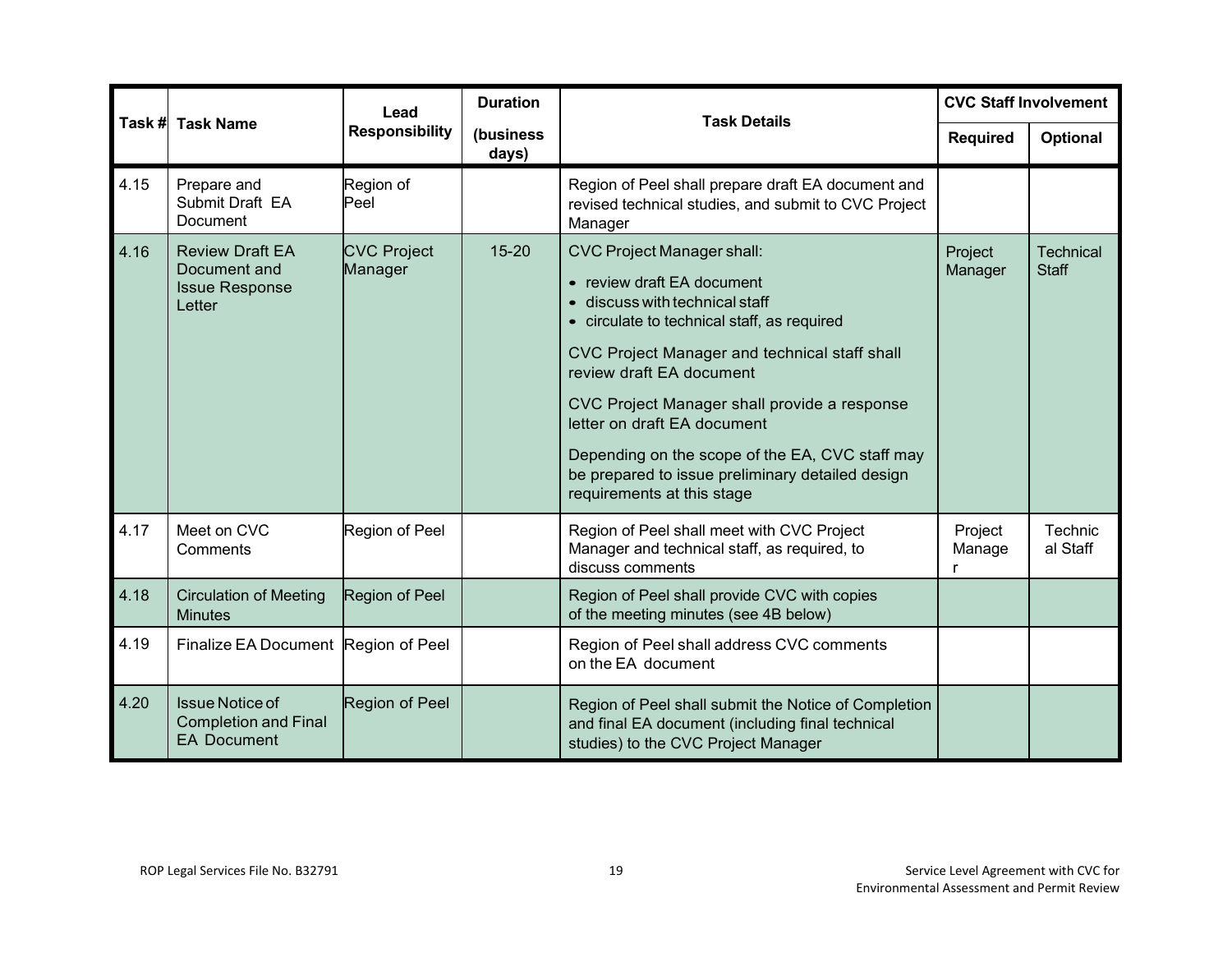|      |                                                                                                  | Lead                          | <b>Duration</b>                         | <b>Task Details</b>                                                                                                                                                                                                                                                                             | <b>CVC Staff Involvement</b> |                                  |  |  |
|------|--------------------------------------------------------------------------------------------------|-------------------------------|-----------------------------------------|-------------------------------------------------------------------------------------------------------------------------------------------------------------------------------------------------------------------------------------------------------------------------------------------------|------------------------------|----------------------------------|--|--|
|      | Task # Task Name                                                                                 | <b>Responsibility</b>         | (business<br>days)                      |                                                                                                                                                                                                                                                                                                 | <b>Required</b>              | Optional                         |  |  |
| 4.21 | <b>Review Final EA</b><br>Document and Issue<br>NoC and EA<br><b>Document Response</b><br>Letter | <b>CVC Project</b><br>Manager | $10 - 20$                               | CVC Project Manager shall review final EA<br>document and circulate, as required<br>CVC Project Manager and technical staff shall<br>review final EA document and discuss<br>outstanding issues, as required<br>CVC Project Manager shall provide a response<br>letter on the final EA document | Project<br>Manager           | Technical<br><b>Staff</b>        |  |  |
| 4A   | <b>PIC Material Review</b>                                                                       |                               |                                         |                                                                                                                                                                                                                                                                                                 |                              |                                  |  |  |
| 4A.1 | <b>Submit PIC Material</b>                                                                       | Region of Peel                |                                         | Region of Peel shall submit copies of the PIC<br>material for review or upload the material to a<br>project website.                                                                                                                                                                            |                              |                                  |  |  |
| 4A.2 | <b>Review PIC material</b><br>and issue a response                                               | <b>CVC Project</b><br>Manager | 10                                      | CVC project manager shall review the PIC<br>material with technical staff and provide written<br>comments, if required                                                                                                                                                                          | Project<br>Manager           |                                  |  |  |
| 4B   | <b>Meeting Minute Circulation</b>                                                                |                               |                                         |                                                                                                                                                                                                                                                                                                 |                              |                                  |  |  |
| 4B.1 | Region of Peel<br>submits meeting<br>minutes to CVC                                              | Region of Peel                |                                         | Region of Peel shall submit a copy of the<br>meeting minutes to CVC for review.                                                                                                                                                                                                                 |                              |                                  |  |  |
| 4B.2 | <b>Review meeting</b><br>minutes                                                                 | <b>CVC Project</b><br>Manager | $5 - 10$<br>depending on<br>complexity) | CVC project manager shall review meeting<br>minutes with technical staff and provide written<br>comments to Region of Peel, as required.                                                                                                                                                        | Project<br>Manager           | <b>Technical</b><br><b>Staff</b> |  |  |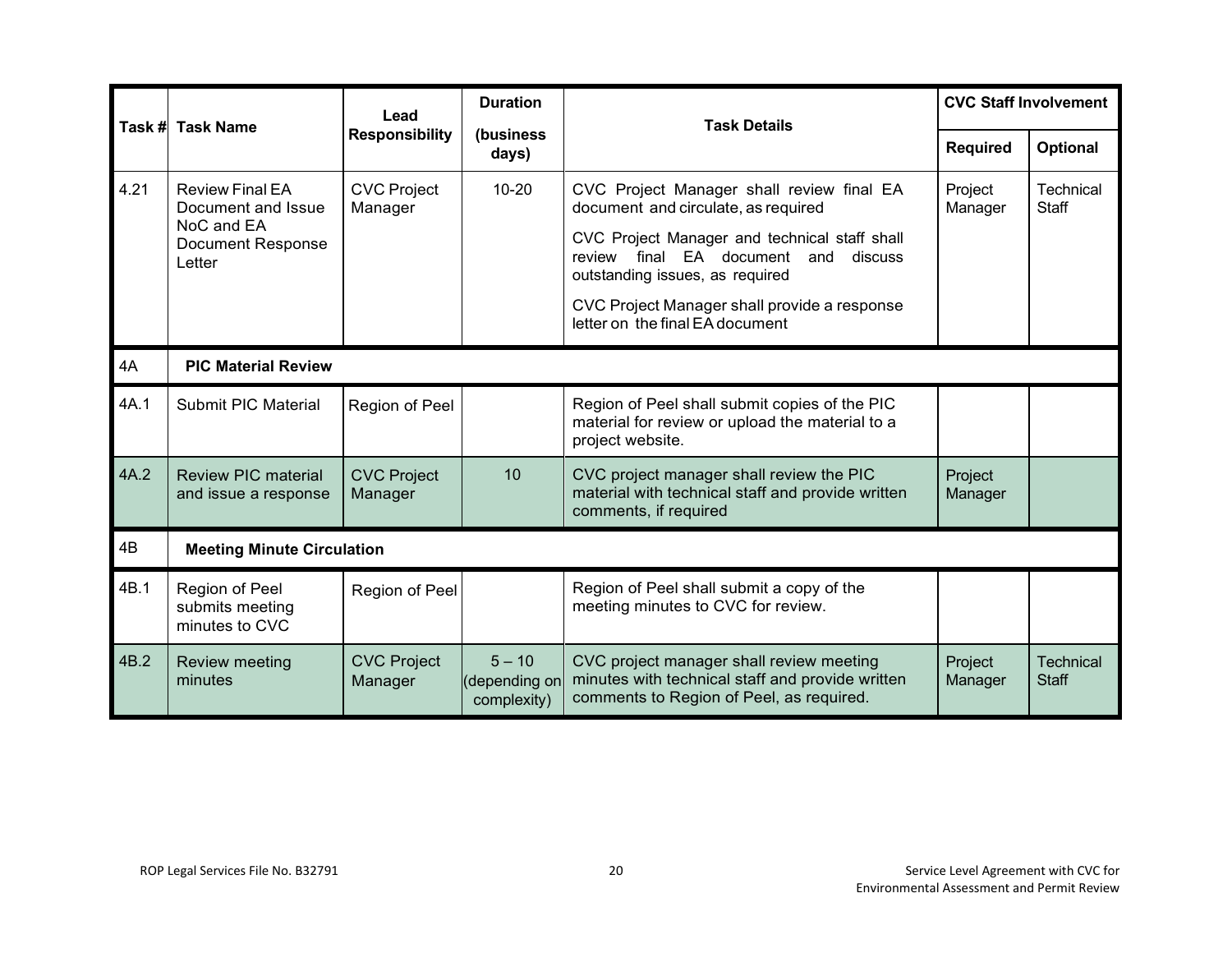| l Task #l | <b>Task Name</b>                           | Lead<br><b>Responsibility</b> | <b>Duration</b><br><b>Task Details</b><br>(business<br>days) | <b>CVC Staff Involvement</b>                                                                                        |                    |                                  |
|-----------|--------------------------------------------|-------------------------------|--------------------------------------------------------------|---------------------------------------------------------------------------------------------------------------------|--------------------|----------------------------------|
|           |                                            |                               |                                                              |                                                                                                                     | <b>Required</b>    | <b>Optional</b>                  |
| 4C        | <b>TAC Material Review</b>                 |                               |                                                              |                                                                                                                     |                    |                                  |
| 4C.1      | Region of Peel<br>submits TAC<br>materials | Region of Peel                |                                                              | Region of Peel shall submit copies of the TAC<br>materials to CVC for review.                                       |                    |                                  |
| 4C.2      | <b>Review TAC</b><br>materials             | <b>CVC Project</b><br>Manager | 10                                                           | CVC project manager shall review TAC<br>materials with technical staff and provide<br>written comments, if required | Project<br>Manager | <b>Technical</b><br><b>Staff</b> |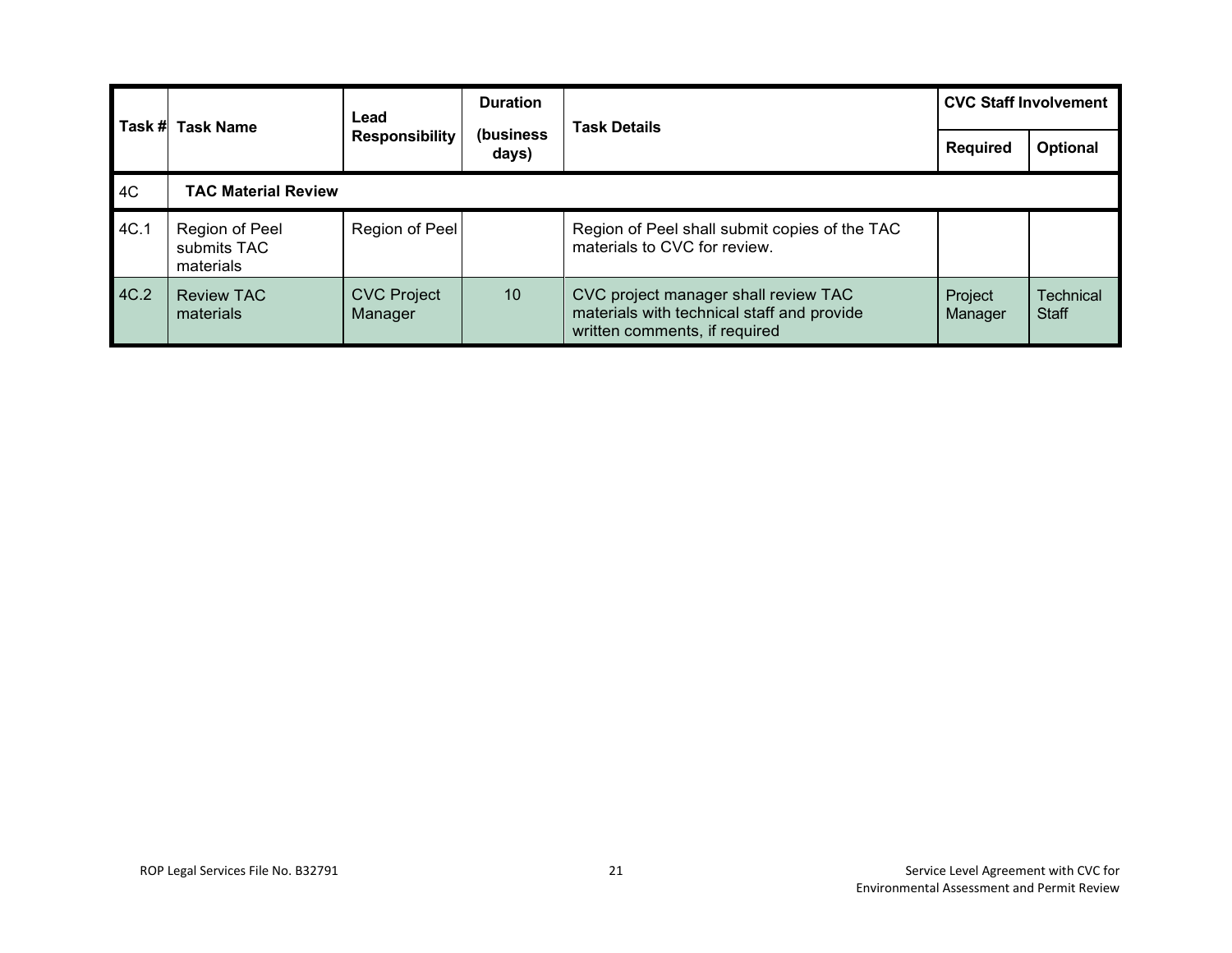# **Part 5: Detailed Design and Permitting (under O.Reg 160/06)**

# **Detailed Design**

5A: Ontario Regulation 160/06 Permit Review

5B: Project Clearance – No Permit Required

|     | Task # Task Name                                                                                                                                 | Lead                          | <b>Duration</b>    | <b>Task Details</b>                                                                                                                                                                                                                                                                                                                                                                                                                                                     | <b>CVC Staff Involvement</b> |          |
|-----|--------------------------------------------------------------------------------------------------------------------------------------------------|-------------------------------|--------------------|-------------------------------------------------------------------------------------------------------------------------------------------------------------------------------------------------------------------------------------------------------------------------------------------------------------------------------------------------------------------------------------------------------------------------------------------------------------------------|------------------------------|----------|
|     |                                                                                                                                                  | <b>Responsibility</b>         | (business<br>days) |                                                                                                                                                                                                                                                                                                                                                                                                                                                                         | <b>Required</b>              | Optional |
| 5.1 | <b>Engage Detailed</b><br>Design Consultant                                                                                                      | Region of Peel                |                    | Proponent engages detailed design consultant                                                                                                                                                                                                                                                                                                                                                                                                                            |                              |          |
| 5.2 | <b>Prepare and Submit</b><br><b>Project Overview</b><br>Information                                                                              | <b>Region of Peel</b>         |                    | Proponent shall prepare and submit:<br>A cover letter requesting confirmation of permit<br>requirements<br>Mapping and/or air photo which show all<br>regulated areas within the project area<br>Link/access to approved EA report and<br>associated studies (for previous sched B and C<br>projects)<br>Project plans/reports for Schedule A and A+<br>projects, if available at this stage                                                                            |                              |          |
| 5.3 | <b>CVC Initial Screening</b><br>(this may be<br>completed informally<br>via email depending<br>on<br>scope/scale/complexit<br>y of preceding EA) | <b>CVC Project</b><br>Manager | 10                 | <b>CVC Project Manager Shall:</b><br>Open a detailed design/permit file or keep<br>information in the EA file, depending on scope<br>Compile and review existing information and<br>data, including a summary of requirements for<br>detailed design based on the EA and EA<br>correspondence (for previous Sched. B & C)<br>Provide project requirements summary for<br>Sched. A & A+ projects<br>Highlight any property requirements on<br>associated survey or plans | Project<br>Manager           |          |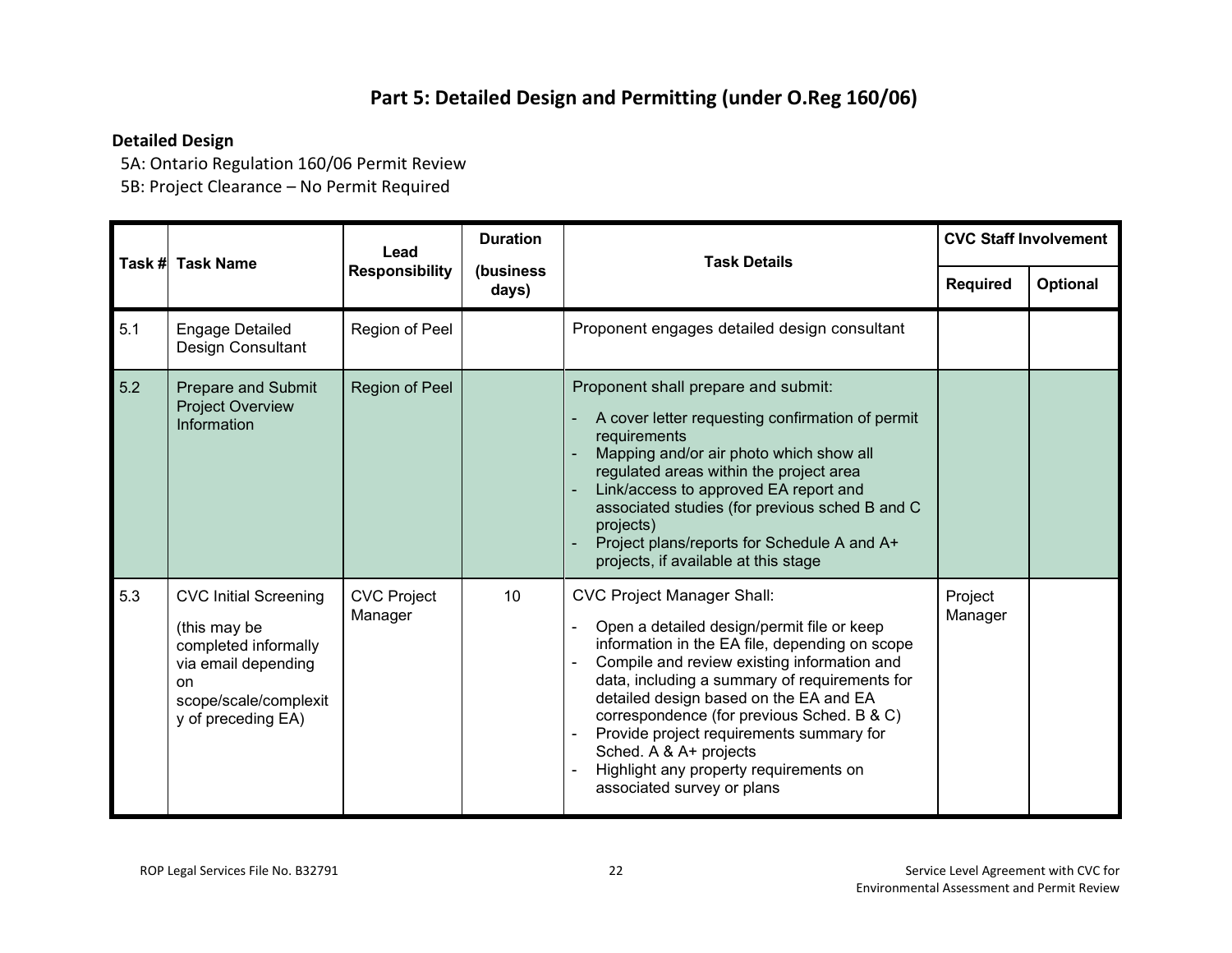| Task # | <b>Task Name</b>                                                       | Lead                          | <b>Duration</b>    | <b>Task Details</b>                                                                                                                                                                                                                                                                                                                                                   | <b>CVC Staff Involvement</b> |                           |  |  |
|--------|------------------------------------------------------------------------|-------------------------------|--------------------|-----------------------------------------------------------------------------------------------------------------------------------------------------------------------------------------------------------------------------------------------------------------------------------------------------------------------------------------------------------------------|------------------------------|---------------------------|--|--|
|        |                                                                        | <b>Responsibility</b>         | (business<br>days) |                                                                                                                                                                                                                                                                                                                                                                       | Required                     | Optional                  |  |  |
| 5.4    | Meet to discuss CVC<br>requirements                                    | Region of Peel                |                    | Region of Peel shall initiate meeting with CVC<br>Project Manager and technical staff to discuss<br>issues related to detailed design and CVC<br>Permit                                                                                                                                                                                                               | Project<br>Manager           | Technical<br><b>Staff</b> |  |  |
| 5.5    | Issue CVC response<br>letter                                           | <b>CVC Project</b><br>Manager | 5                  | CVC Project Manager will provide a response<br>letter on the project information, including Permit<br>of Clearance requirements based on outcome of<br>the meeting/initial submission.                                                                                                                                                                                | Project<br>Manager           |                           |  |  |
|        |                                                                        |                               |                    | * refer to Permit (5A) or Clearance (5B) sections<br>below depending on project requirements.                                                                                                                                                                                                                                                                         |                              |                           |  |  |
| 5A     | Ontario Regulation (O. Reg) 160/06 Permit Review                       |                               |                    |                                                                                                                                                                                                                                                                                                                                                                       |                              |                           |  |  |
| 5A.1   | Prepare and Submit<br>Completed O. Reg<br>160/06 Permit<br>Application | Region of Peel                |                    | Proponent shall prepare and submit:<br>Permit application<br>Cover letter<br>Landowner authorization (if required)<br>Completed CVC permit submission checklist<br>$\blacksquare$<br>(as appropriate)<br>Detailed design drawings and technical reports<br>(if available at this stage) as outlined in the<br>CVC project information response letter                 |                              |                           |  |  |
| 5A.2   | <b>Screen and Circulate</b><br><b>Permit Application</b>               | <b>CVC Project</b><br>Manager | 5                  | <b>CVC Project Manager shall:</b><br>Process permit application (assign file number)<br>$\blacksquare$<br>Ensure application is complete and identify any<br>outstanding requirements prior to circulation, if<br>required<br>Circulate appropriate drawings and reports to<br>technical staff, including and<br>requirements/commitments from previous EA<br>stages. | Project<br>Manager           |                           |  |  |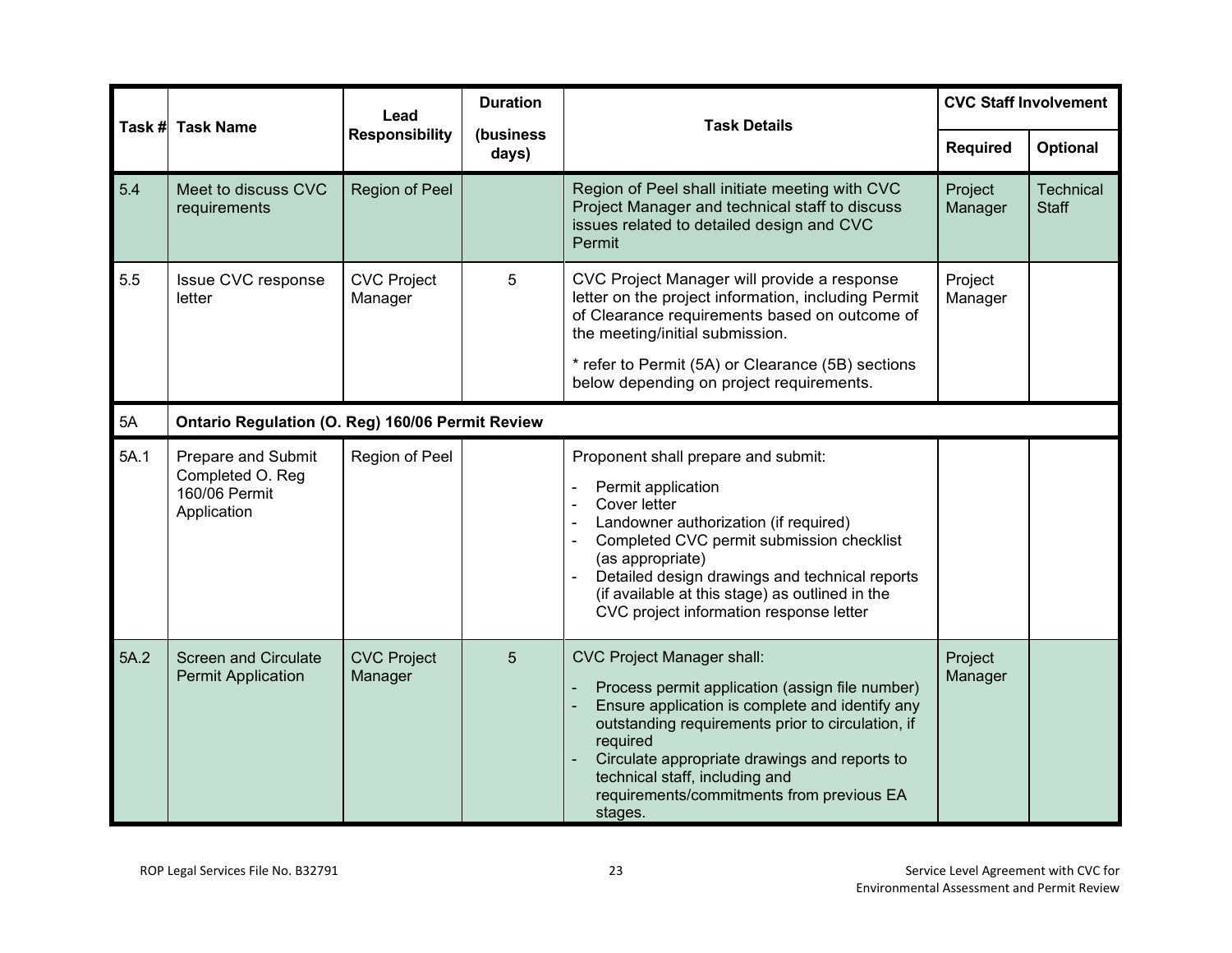| Task # | <b>Task Name</b>                                          | Lead                          | <b>Duration</b> | <b>Task Details</b>                                                                                                                                                                                                                                                                                                                                                                                                                           | <b>CVC Staff Involvement</b> |                                  |
|--------|-----------------------------------------------------------|-------------------------------|-----------------|-----------------------------------------------------------------------------------------------------------------------------------------------------------------------------------------------------------------------------------------------------------------------------------------------------------------------------------------------------------------------------------------------------------------------------------------------|------------------------------|----------------------------------|
|        | <b>Responsibility</b><br>(business<br>days)               |                               | <b>Required</b> | Optional                                                                                                                                                                                                                                                                                                                                                                                                                                      |                              |                                  |
|        |                                                           |                               |                 | Note: Technical review will not typically commence<br>until all required plans and reports are submitted.<br>Partial submission and review can be discussed on<br>a project-by-project basis.                                                                                                                                                                                                                                                 |                              |                                  |
| 5A.3   | <b>Review Plans and</b><br>Reports                        | <b>CVC Project</b><br>Manager | 15-20           | CVC Project Manager and technical staff shall<br>review drawing and technical report submission<br>including visiting the project site(s) as required<br>CVC Project Manager shall provide a response<br>letter on initial permit submission.                                                                                                                                                                                                 | Project<br>Manager           | Technical<br><b>Staff</b>        |
| 5A.4   | Meet to discuss CVC<br>Comments (if<br>requested)         | Region of Peel                |                 | Region of Peel staff shall arrange meeting with<br>CVC Project Manager and appropriate technical<br>staff.<br>Region of Peel staff to keep meeting minutes<br>and distribute post meeting                                                                                                                                                                                                                                                     | Project<br>Manager           | <b>Technical</b><br><b>Staff</b> |
| 5A.5   | Prepare and Submit<br><b>Revised Plans and</b><br>Reports | Region of Peel                |                 | Region of Peel shall prepare and submit:<br>Revised plans and technical reports<br>Contact CVC Project Manager to confirm any<br>outstanding details, as required                                                                                                                                                                                                                                                                             |                              |                                  |
| 5A.6   | <b>Review Resubmission</b><br>of Plans and Reports        | <b>CVC Project</b><br>Manager | $10 - 15$       | <b>CVC Project Manager shall</b><br>Ensure submission is complete and identify any<br>outstanding requirements prior to circulation<br>based on CVC previous correspondence, as<br>required<br>Circulate plans and technical reports to<br>appropriate CVC staff<br>Attend site(s) as needed<br>Review revised plans and reports<br>Note: Technical review will not typically commence<br>until all required plans and reports are submitted. | Project<br>Manager           | Technical<br><b>Staff</b>        |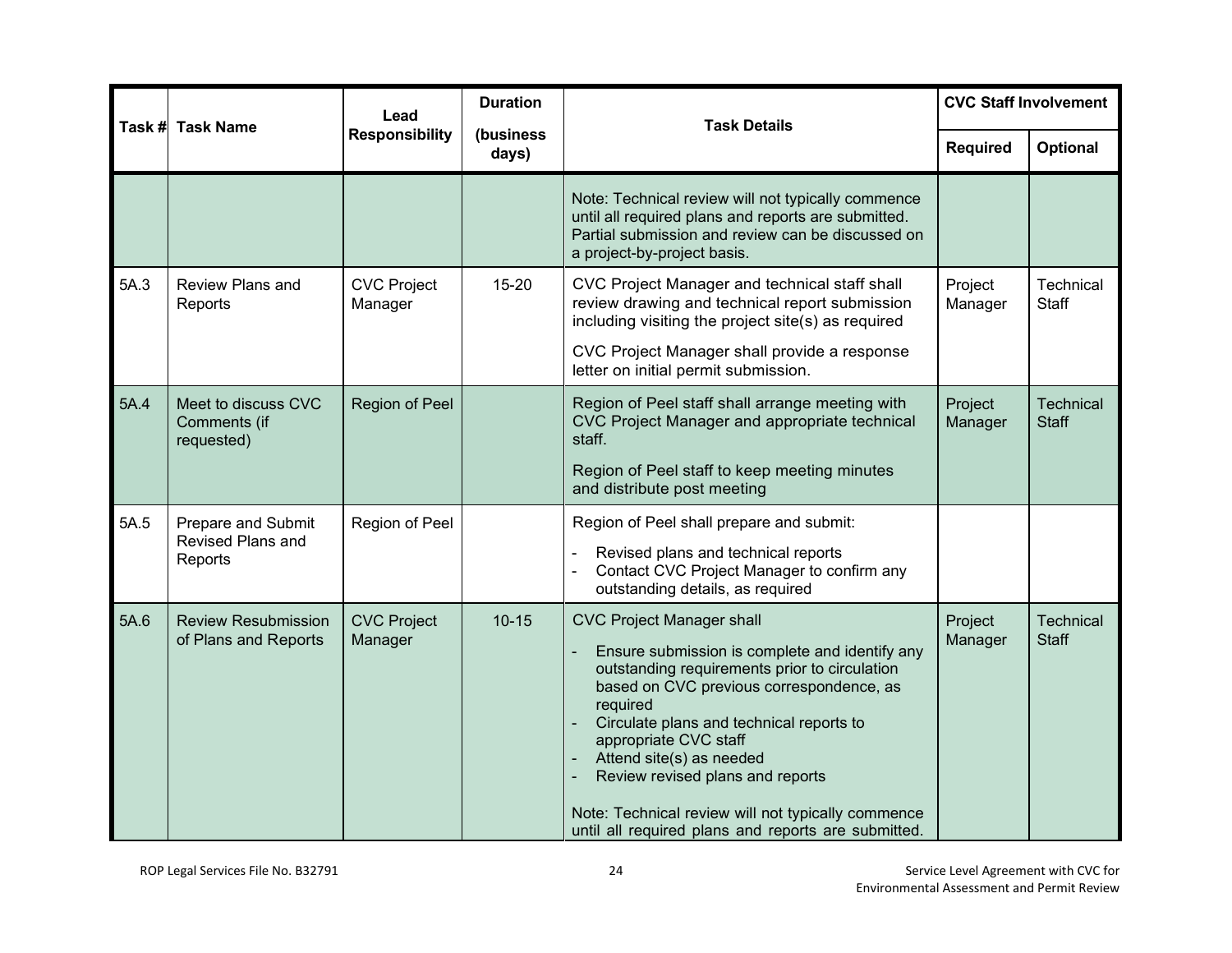|      | Task # Task Name                                                | Lead<br><b>Responsibility</b> | <b>Duration</b>    | <b>Task Details</b>                                                                                                                                                                                                                                                                                                                                                                                                                                                                                                                               | <b>CVC Staff Involvement</b> |                           |  |
|------|-----------------------------------------------------------------|-------------------------------|--------------------|---------------------------------------------------------------------------------------------------------------------------------------------------------------------------------------------------------------------------------------------------------------------------------------------------------------------------------------------------------------------------------------------------------------------------------------------------------------------------------------------------------------------------------------------------|------------------------------|---------------------------|--|
|      |                                                                 |                               | (business<br>days) |                                                                                                                                                                                                                                                                                                                                                                                                                                                                                                                                                   | <b>Required</b>              | Optional                  |  |
|      |                                                                 |                               |                    | Partial submission and review can be discussed on<br>a project-by-project basis.                                                                                                                                                                                                                                                                                                                                                                                                                                                                  |                              |                           |  |
| 5A.7 | <b>Prepare Permit and</b><br><b>Approved Drawing</b><br>Package | <b>CVC Project</b><br>Manager | 5                  | CVC Project Manager shall prepare the O.Reg<br>160/06 permit and stamped and approved<br>drawing package.                                                                                                                                                                                                                                                                                                                                                                                                                                         | Project<br>Manager           |                           |  |
|      |                                                                 |                               |                    | Note: This SLA assumes two submissions. If<br>there remain outstanding items after the<br>resubmission, steps 5A.4, 5A.5, and 5A.6 must<br>be repeated.                                                                                                                                                                                                                                                                                                                                                                                           |                              |                           |  |
| 5B   | <b>Project Clearance - No Permit Required</b>                   |                               |                    |                                                                                                                                                                                                                                                                                                                                                                                                                                                                                                                                                   |                              |                           |  |
| 5B.1 | Prepare and Submit<br>Project Information                       | Region of Peel                |                    | Region of Peel shall prepare and submit:<br>A cover letter requesting project clearance<br>Detailed design drawings and technical<br>$\ddot{\phantom{1}}$<br>reports (if available at this stage) as outlined in<br>the CVC project information response letter                                                                                                                                                                                                                                                                                   |                              |                           |  |
| 5B.2 | <b>Screen and Circulate</b><br>Project Information              | <b>CVC Project</b><br>Manager | 5                  | <b>CVC Project Manager shall:</b><br>Process application (open a new file, or keep<br>$\overline{\phantom{a}}$<br>information in the EA file depending on<br>scope/complexity of the project) if not opened<br>at initial screening step (5.3)<br>Ensure project information is complete and<br>$\overline{\phantom{a}}$<br>identify any outstanding requirements prior to<br>circulation, if required<br>Circulate appropriate drawings and reports to<br>technical staff, including and<br>requirements/commitments from previous EA<br>stages. | Project<br>Manager           | Technical<br><b>Staff</b> |  |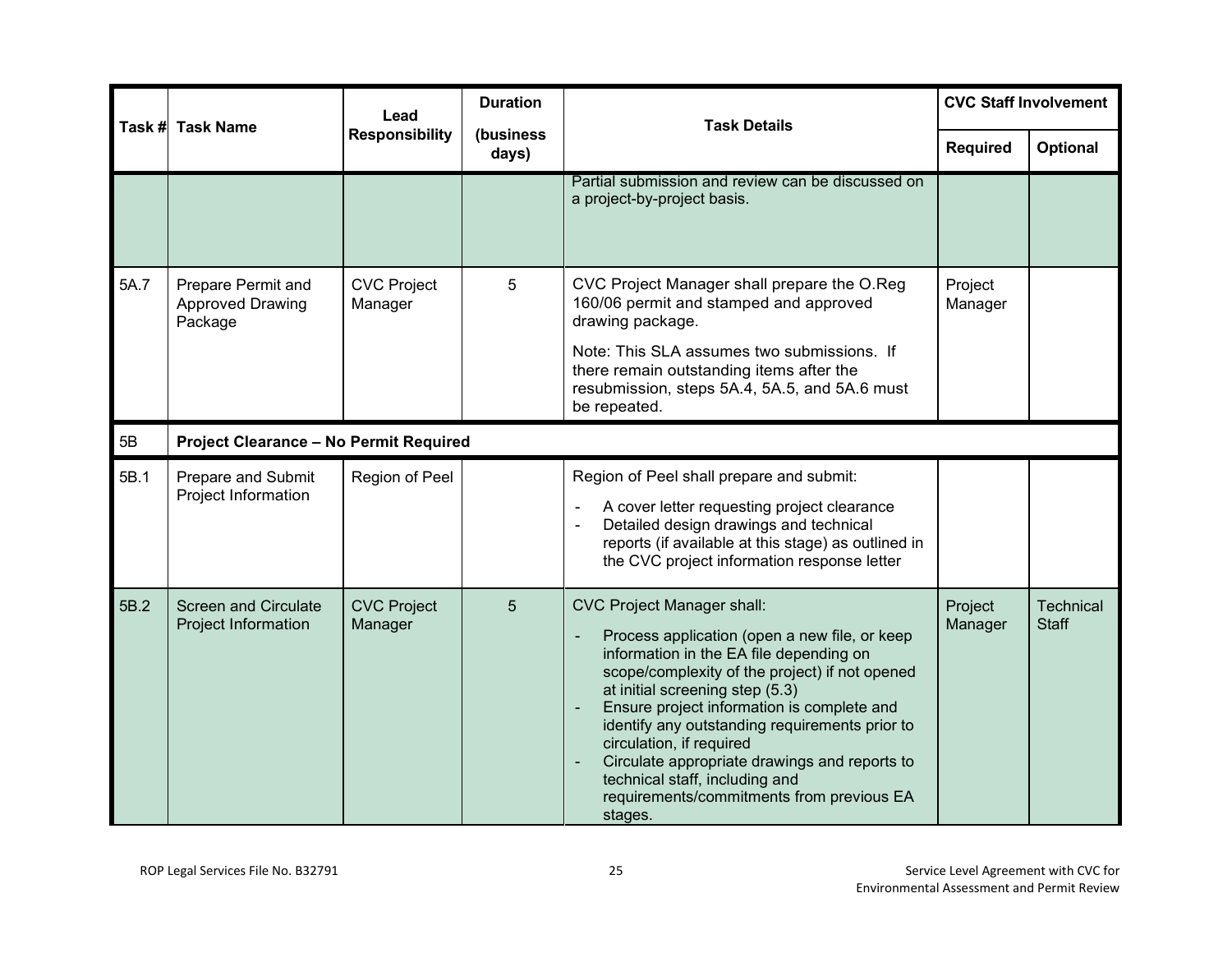| Task # | <b>Task Name</b>                                   | Lead                          | <b>Duration</b>    | <b>Task Details</b>                                                                                                                                                                                                                                                                                                                                                                       | <b>CVC Staff Involvement</b> |                                  |
|--------|----------------------------------------------------|-------------------------------|--------------------|-------------------------------------------------------------------------------------------------------------------------------------------------------------------------------------------------------------------------------------------------------------------------------------------------------------------------------------------------------------------------------------------|------------------------------|----------------------------------|
|        |                                                    | <b>Responsibility</b>         | (business<br>days) |                                                                                                                                                                                                                                                                                                                                                                                           | <b>Required</b>              | Optional                         |
|        |                                                    |                               |                    | Note: Technical review will not typically<br>commence until all required plans and reports are<br>submitted. Partial submission and review can be<br>discussed on a project-by-project basis                                                                                                                                                                                              |                              |                                  |
| 5B.3   | <b>Review Project Plans</b><br>and Reports         | <b>CVC Project</b><br>Manager | $10 - 15$          | CVC Project manager and technical staff shall<br>review appropriate drawing and technical<br>reports.<br>CVC Project Manager shall provide a response<br>letter on initial submission.                                                                                                                                                                                                    | Project<br>Manager           | Technical<br><b>Staff</b>        |
| 5B.4   | Meet to discuss CVC<br>Comments (if<br>requested)  | Region of Peel                |                    | Region of Peel staff shall arrange meeting with<br>CVC Project Manager and appropriate technical<br>staff.<br>Region of Peel staff to keep meeting minutes<br>and distribute post meeting                                                                                                                                                                                                 | Project<br>Manager           | Technical<br><b>Staff</b>        |
| 5B.5   | Prepare and Submit<br>Revised Plans and<br>Reports | Region of Peel                |                    | Region of Peel shall prepare and submit:<br>Revised plans and technical reports<br>Contact CVC Project Manager to confirm any<br>outstanding details, as required                                                                                                                                                                                                                         |                              |                                  |
| 5B.6   | <b>Review Resubmission</b><br>of Plans and Reports | <b>CVC Project</b><br>Manager | $5 - 10$           | <b>CVC Project Manager shall:</b><br>Ensure submission is complete and identify<br>$\overline{\phantom{a}}$<br>any outstanding requirements prior to<br>circulation based on CVC previous<br>correspondence, as required<br>Circulate plans and technical reports to<br>$\overline{\phantom{a}}$<br>appropriate CVC staff<br>Attend site(s) as needed<br>Review revised plans and reports | Project<br>Manager           | <b>Technical</b><br><b>Staff</b> |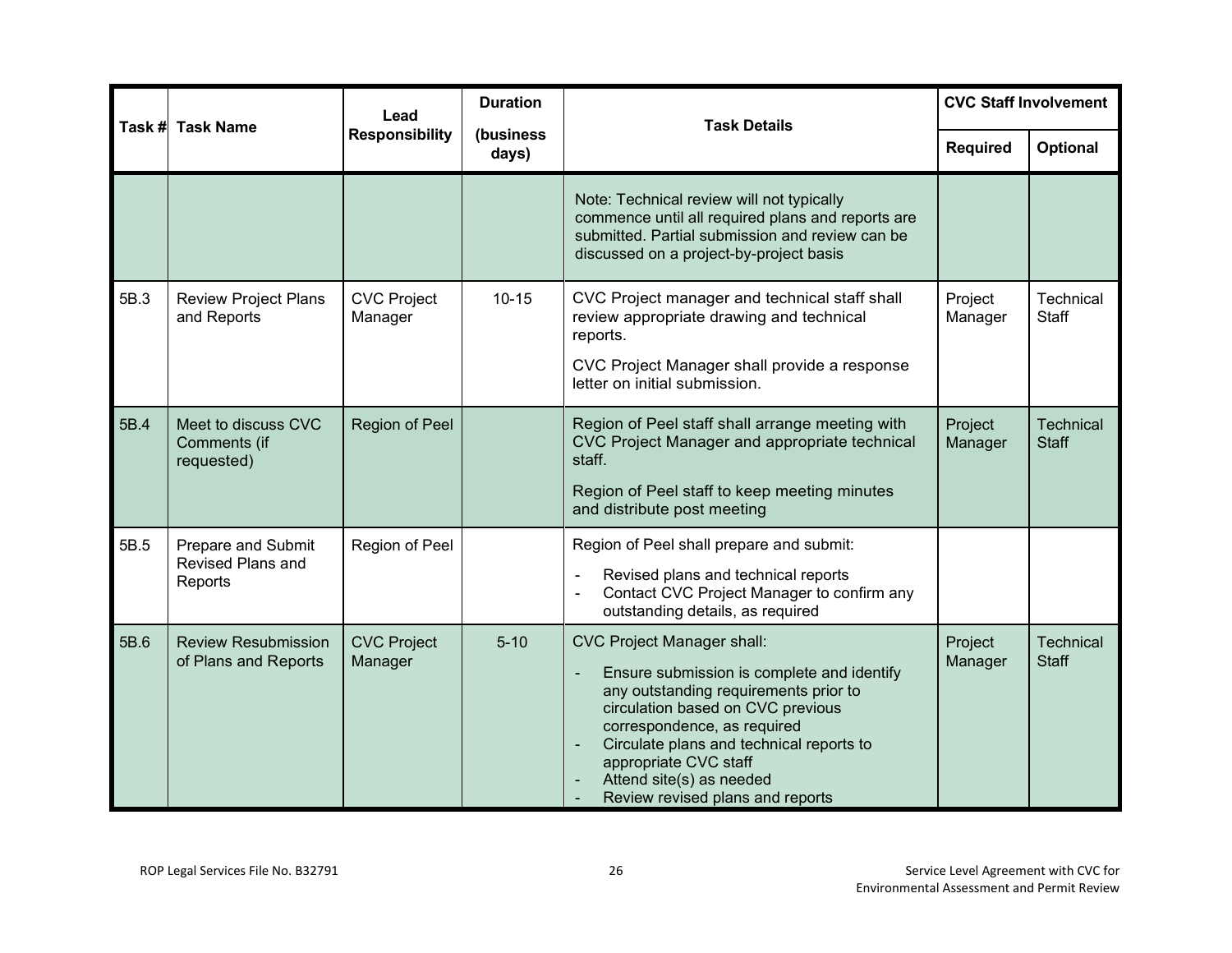|      | Task # Task Name                                                | <b>Duration</b><br>Lead       |                     | <b>Task Details</b>                                                                                                                                                                           | <b>CVC Staff Involvement</b> |          |
|------|-----------------------------------------------------------------|-------------------------------|---------------------|-----------------------------------------------------------------------------------------------------------------------------------------------------------------------------------------------|------------------------------|----------|
|      |                                                                 | <b>Responsibility</b>         | (business)<br>days) |                                                                                                                                                                                               | <b>Required</b>              | Optional |
|      |                                                                 |                               |                     | Note: Technical review will not typically<br>commence until all required plans and reports are<br>submitted. Partial submission and review can be<br>discussed on a project-by-project basis. |                              |          |
| 5B.7 | Prepare Clearance<br>Letter and Drawing<br>Package, as required | <b>CVC Project</b><br>Manager | 5                   | CVC Project Manager shall prepare and issue a<br>Clearance Letter (and drawing package if<br>required).                                                                                       | Project<br>Manager           |          |
|      |                                                                 |                               |                     | Note: This SLA assumes two submissions. If<br>there remain outstanding items after the<br>resubmission, steps 5B.4, 5B.5, and 5B.6 must<br>be repeated.                                       |                              |          |